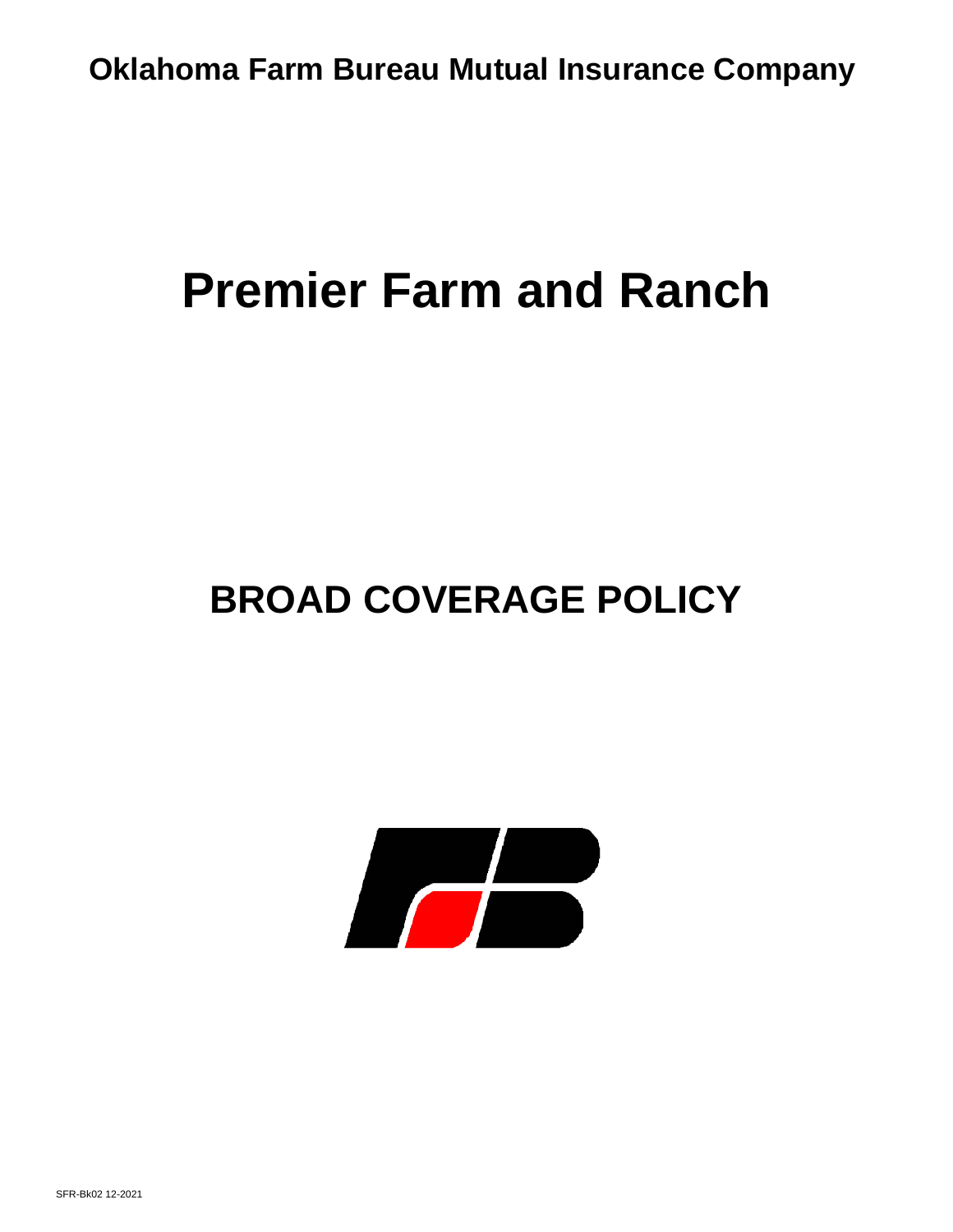# **Premier Farm and Ranch - Broad Coverage**

#### **Oklahoma Farm Bureau Mutual Insurance Company**

2501 N. Stiles Oklahoma City, OK 73105

|                                                            | D <sub>t</sub> |
|------------------------------------------------------------|----------------|
|                                                            | Pr             |
|                                                            |                |
|                                                            |                |
|                                                            |                |
|                                                            |                |
|                                                            | Farm           |
|                                                            | S <sub>c</sub> |
|                                                            | Pr             |
|                                                            | Uı             |
|                                                            | Pr             |
|                                                            | C              |
|                                                            | Fε             |
|                                                            | <b>Broad</b>   |
|                                                            | $P_6$          |
|                                                            | E)             |
|                                                            | H              |
|                                                            | Perso          |
|                                                            | $P_6$          |
|                                                            | $P_6$          |
|                                                            | M              |
|                                                            | A٥             |
|                                                            |                |
|                                                            |                |
|                                                            |                |
|                                                            |                |
|                                                            | E)             |
|                                                            | Farm           |
|                                                            | Fε             |
|                                                            | Fε             |
|                                                            | M              |
|                                                            | Ar             |
|                                                            | E)             |
|                                                            | $P_6$          |
|                                                            |                |
|                                                            |                |
|                                                            |                |
| Additional Living Expense and Loss Of Rents - Coverage D 6 |                |
|                                                            |                |
|                                                            |                |
|                                                            | Mutua          |

| .1 |                                                             |  |
|----|-------------------------------------------------------------|--|
| 1  |                                                             |  |
| 1  |                                                             |  |
| 1  |                                                             |  |
| 1  |                                                             |  |
| 1  |                                                             |  |
| 1  |                                                             |  |
| 1  |                                                             |  |
| 1  |                                                             |  |
| 1  |                                                             |  |
| 1  |                                                             |  |
| 1  |                                                             |  |
| 1  | Scheduled Farm Personal Property - Coverage E1 8            |  |
| 1  |                                                             |  |
| 3  | Unscheduled Farm Personal Property - Coverage E2 9          |  |
| 3  |                                                             |  |
| 3  |                                                             |  |
| 3  |                                                             |  |
| 3  |                                                             |  |
| 3  |                                                             |  |
| 3  |                                                             |  |
| 3  |                                                             |  |
| 3  |                                                             |  |
| 3  |                                                             |  |
| 3  |                                                             |  |
| 3  |                                                             |  |
| 4  |                                                             |  |
| 4  |                                                             |  |
| 4  |                                                             |  |
| 4  |                                                             |  |
| 4  |                                                             |  |
| 4  |                                                             |  |
| 4  |                                                             |  |
| 4  | Farm Employers' Liability - Coverage J16                    |  |
| 4  | Farm Employees' Medical Payments - Coverage K 16            |  |
| 4  | Medical Payments (Named Insured And Family) - Coverage M 17 |  |
| 4  |                                                             |  |
| 5  |                                                             |  |
| 5  |                                                             |  |
| 5  |                                                             |  |
| 5  |                                                             |  |
| 5  |                                                             |  |
| 6  |                                                             |  |
| 6  |                                                             |  |
| 6  | Other Insurance - Personal and Farm Liability 18            |  |
| 6  |                                                             |  |
|    |                                                             |  |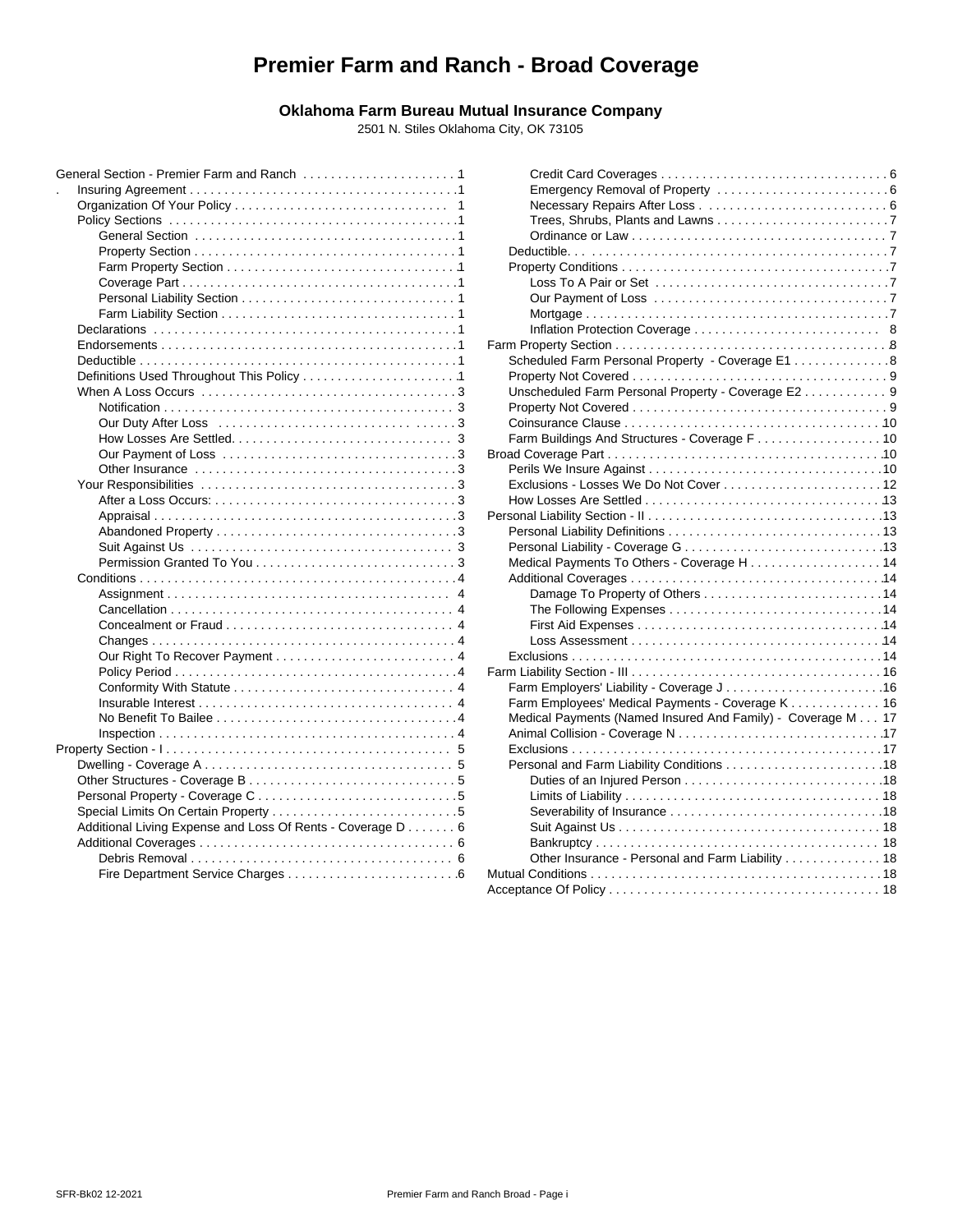## **General Section - Premier Farm and Ranch**

This policy contains all of the coverages **you** selected in one package. It is tailored to meet **your** needs as they were represented to **us** on **your** application.

#### This section includes:

Insuring Agreement, Organization of **Your** Policy, Policy Sections, Declarations, Endorsements, Definitions, When a Loss Occurs, **Your** Responsibilities, Conditions, Mutual Conditions and Acceptance of Policy.

### **Insuring Agreement**

**We** agree with **you**, in return for **your** prepaid premium payment, to provide insurance subject to all the terms of this policy. The coverages provided, the limits of **our** liability and the premiums are shown on the Declarations page of this policy.

### **Organization Of Your Policy**

This policy is organized into sections for each part of the policy **you** chose. The Declarations page tells **you** what coverage **you** have at any particular time.

# **Policy Sections**

# **General Section**

This section contains general information about **your** policy. It includes provisions which apply to the entire policy, including any endorsements. Provisions in the **General Section** apply to all the sections and parts included in this policy. Additional provisions that are  $P_{\rm b}$  The specific to only certain coverages are located in the  $\frac{m}{\text{under}}$ sections and coverage parts to which they apply.

#### **Property Section**

This section contains the provisions which insure **your** home, farm property and/or personal property.

#### **Farm Property Section**

This section describes the optional property coverages provided for **your farming** operations which take place on the **insured premises**.

#### **Coverage Part**

The Coverage Part **you** selected includes the provisions which show the property coverage **you** chose, as shown on the Declarations page.

#### **Personal Liability Section**

This section contains the liability and medical coverage parts to protect you from the potential liability exposures created by the occupancy or use of **your** insured property and **your** personal activities.

#### **Farm Liability Section**

This section describes the optional liability coverages provided for **your farming** operations which take place on the **insured premises**.

#### **Declarations**

The Declarations page at the beginning of **your** policy is part of **your** insurance contract. It lists or declares the property and liability exposures **we** agreed to insure. The Declarations page provides specific information about each coverage including deductibles, covered perils, and the amounts of coverage provided for each exposure.

#### **Endorsements**

The Declarations page may also list one or more endorsements or amendments which expand or reduce **your** coverage. The endorsements allow **us** to tailor **your** policy more closely to **your** specific needs.

#### **Deductible**

- 1. For each **occurrence**, one deductible amount, as shown on the Declarations Page, will be deducted from the amount paid for the loss. The Loss by Windstorm/Hail deductible amount shown on the Declarations Page will be deducted from the amount paid for loss caused by windstorm or hail, and the All Other Property Losses deductible amount shown on the Declarations Page will be deducted from the amount paid for loss caused by anything other than windstorm or hail.
- 2. For loss caused by windstorm or hail, which includes **property damage** covered under **Scheduled Farm Personal Property - Coverage E1**, **Unscheduled Farm Personal Property - Coverage E2**, or **Farm Building and Structures - Coverage F**, but does not include property damage covered under **Dwelling - Coverage A**, the amount of the deductible will not exceed the All Other Property Losses deductible amount shown on the Declarations Page. However, the Losses By Windstorm/Hail deductible shown on the Declarations Page will be applied if the **Dwelling - Coverage A** limit shown on the Declarations Page is less than:
	- a. The coverage limit shown on the Declarations Page for any item of the loss covered under **Scheduled Farm Personal Property- Coverage E1**;
	- b. The total actual cash value of all items of the loss under **Unscheduled Farm Personal Property - Coverage E2**; or
	- The coverage limit shown on the Declarations Page for any item of the loss covered under**Farm Buildings and Structures- Coverage F**.
- 3. If multiple coverages with different deductible amounts are available as the result of a single **occurrence**, the highest deductible amount will be subtracted from the amount paid for the loss.

#### **Definitions Used Throughout This Policy**

The terms defined below appear in bold type throughout this policy.

- 1. "**You**" and "**your**" mean the Policyholder named on the Declarations page. If the Policyholder shown on the Declarations Page is a person, then "**you**" and "**your**" include, if living in the same household with the Policyholder:
	- a. the spouse of the Policyholder;
	- b. a party to a civil union with the Policyholder; or
	- a person in a legal relationship with the Policyholder, which relationship is substantially similar to that between spouses or those with a civil union.
- 2. "**We**", "**us**" and "**our**" mean the Oklahoma Farm Bureau Mutual Insurance Company.
- 3. "**Bodily injury**" means bodily injury, sickness or disease, and includes care, loss of services and resulting death.

#### 4. "**Business**" means:

- a. any full or part time trade, profession or occupation; and
- b. the rental or holding for rental of any premises by an **insured person**.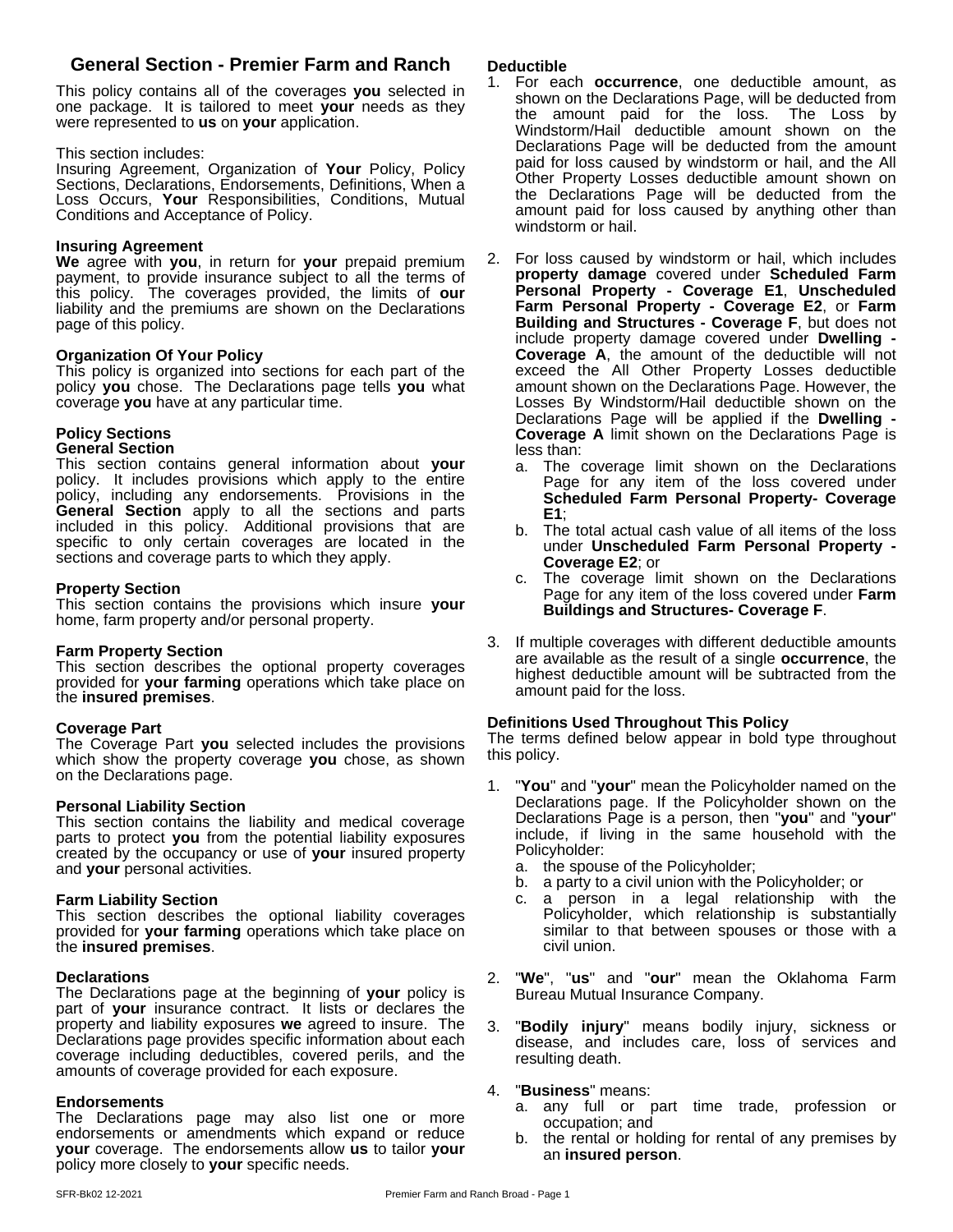But "**Business**" does not mean:

- c. **farming**;
- d. occasional rental or holding for rental of the **residence premises** for use as a dwelling;
- e. rental or holding for rental of part of the **residence premises** for use as a dwelling, unless the rental is to three or more roomers or boarders; or
- f. rental or holding for rental of part of the **residence premises** as a private garage, office, school or studio.

#### 5. "**Cannabis**" means:

- a. any product that consists of or contains any amount of Tetrahydrocannabinol (THC) or any other cannabinoid, regardless of whether any such THC or cannabinoid is natural or synthetic.
- b. paragraph 5.a. above includes, but is not limited to, any of the following containing such THC or cannabinoid:
	- (1) any plant of the genus Cannabis L., or any part of that plant, such as seeds, stems, flowers, stalks and roots; or
	- (2) any compound, byproduct, extract, derivative, mixture or combination, such as:
		- (a) resin, oil or wax;
		- (b) hash or hemp; or
		- (c) infused liquid or edible cannabis;

whether or not derived from any plant or part of any plant described in Paragraph 5.b.(1).

- 6. "**Custom Farming**" means **farming** operations performed by the **insured person** or a **farm employee** on farm premises not owned, leased or rented by the **insured person. "Custom Farming"** does not mean c. the p **farming** operations performed by the **insured person** or a **farm employee** as part of an exchange labor agreement.
- 7. "**Custom Hired Labor**" means the duties of a **farm employee** performed on behalf of the **insured person** on farm premises not owned, leased or rented by the **insured person**.
- 8. "**Cyber Event**" means:
	- a. Unauthorized access to or use of or any unauthorized attempt to access or use any computer system, network, electronic device, or electronic data.
	- b. The introduction of any malicious code, virus, worm, spyware, malware, or any other harmful computer code which is used or designed to access, collect, encrypt, steal, destroy, alter, retrieve, disrupt, exploit or otherwise harm or perpetuate a fraud upon any computer system, network, electronic device, or electronic data.
	- c. Any denial of service attack, threat, or demand for any type of payment, which involves a malicious or otherwise harmful restriction of access to, disablement of, impairment of, or disruption of the normal use, functioning or operation of any computer system, network, electronic device, or electronic data.
- 9. "**Day**" means one **insured person** or one **farm employee** working one day.
- 10. "**Farm employee**" means an employee of an **insured person** whose duties are in connection with **farming** operations of an **insured person**. It does not mean a person working for an **insured person** or under an **insured person's** direction through an exchange labor agreement. It does not mean a **residence employee** or an employee while engaged in an **insured person's business**.
- 11. "**Farming**" means the ownership, maintenance or use of premises for the production of crops or the raising or care of livestock, including all necessary operations. "**Farming**" also includes operation of roadside stands kept mainly for the sale of the **insured person's** farm products.
- 12. "**Fungus**" means any type or form of fungus, including mold, mildew or bacteria, and any mycotoxins, spores, scents or by-products produced or released by fungi.

#### 13. "**Insured Person**" means:

- a. **you**;
- b. **your** relatives residing in **your** household; and
- c. any other person under the age of 21 residing in **your** household, who is in **your** care or the care of a resident relative.

#### 14. "**Insured Premises**" means:

- a. the farm premisesand **residence premises** which is described on the Declarations page;
- b. any other premises acquired by **you** during the term of this policy which **you** intend to use as a **residence premises**;
- c. the part of any other premises where **you** reside and which is shown on the Declarations page;
- d. any part of a premises not owned by an **insured person** where the **insured person** may be temporarily residing or which an **insured person** may occasionally rent for non-**business** purposes;
- e. vacant land owned by or rented to an **insured person**;
- f. cemetery plots or burial vaults owned by an **insured person**;
- g. land on which a single or two family residence is being built for an **insured person**, if the land is owned by or rented to the **insured person**; and
- h. any structures or grounds used by **you** in connection with **your residence premises**.
- 15. "**Occurrence**" means an accident, including continuous or repeated exposure to conditions, which results in **bodily injury** or **property damage**. All **bodily injury** and **property damage** resulting from a common cause shall be considered the result of one **occurrence**.
- 16. "**Property Damage**" means physical injury to or destruction of tangible property, including loss of its use.
- 17. "**Regular Hired Labor**" means the duties of a **farm employee** on the i**nsured premises**.
- 18. "**Residence Employee**" means an employee of an **insured person** whose duties are in connection with the maintenance or use of the **residence premises**. It does not mean a **farm employee** or an employee while engaged in an **insured person's business**.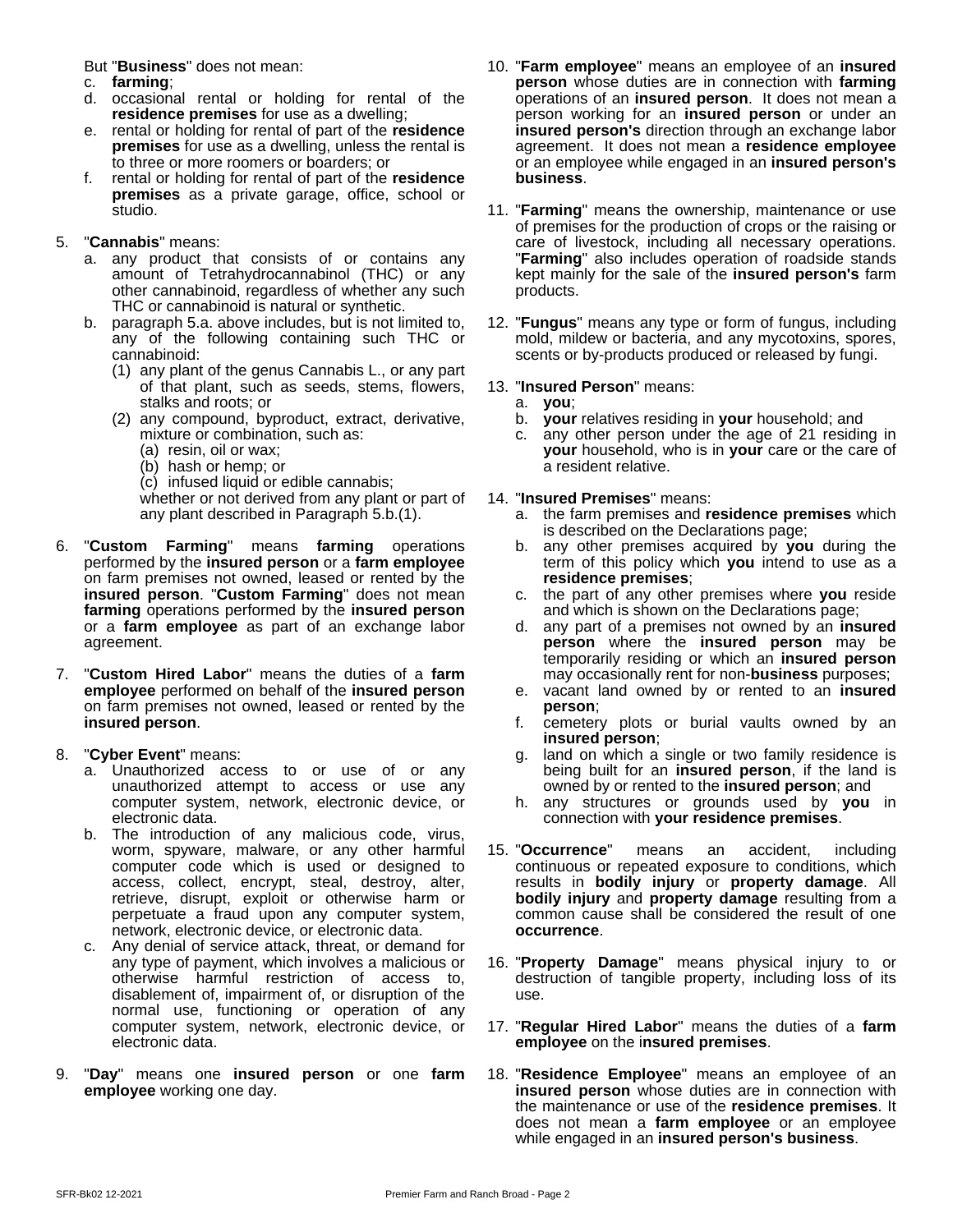- 19. "**Residence Premises**" means the one or two family dwelling where **you** reside, including the building, the grounds adjacent to the dwelling not used for **farming**, and other structures on the grounds. The "**residence premises**" is described on the Declarations page.
- 20. "**Trailer**" means a vehicle designed to be pulled by a:
	- a. private passenger auto; and
	- b. pickup, truck or van.

It also means a farm wagon or farm implement while being towed by, connected to or carried on **your** land motor vehicle.

#### **When A Loss Occurs**

#### **1. Notification**

If a covered loss occurs, the **insured person** must give **us** immediate written notice, including:

- a. **your** name and policy number;
- b. the time, place and circumstances of the accident, **occurrence** or loss; and
- c. the names and addresses of injured persons and witnesses.

In case of theft, also notify the police. In case of loss under Credit Card, Charge Plate, Fund Transfer Card and Check Forgery Coverages, also notify the issuer of card or plate or the bank.

#### **2. Our Duty After Loss**

Within 45 days after receipt of a proof of loss, **we** will submit to **you** a written offer of settlement or a rejection of **your** claim.

#### **3. How Losses Are Settled**

Loss settlement is determined by the particular covered perils **you** chose, which are included in the Coverage Part attached to this policy.

#### **4. Our Payment of Loss**

**We** will adjust any loss with **you**, and pay **you** unless another payee is named on the Declarations page.**We** will pay within 60 days after **we** receive **your** proof of loss and the amount of loss is finally determined by agreement between **you** and **us**, a court judgment or an appraisal award.

#### **5. Other Insurance**

If both this and other insurance apply to a loss, this policy is excess to such other insurance.

#### **Your Responsibilities**

#### **1. After a Loss Occurs:**

- a. protect the property from further damage, making necessary and reasonable repairs to protect the property, and keeping records of the cost of repairs;
- b. make a list of all damaged or destroyed property, showing in detail, quantities, costs, actual cash value and amount of loss claimed;
- c. send to **us**, within 60 days after loss, the above list and a proof of loss signed and sworn to by the **insured person**, including:
	- (1) the information reported in **When A Loss Occurs, 1. Notification** above;
	- (2) the interest of **insured persons** and all others in the property;
	- (3) all encumbrances on the property;
	- (4) other policies covering the loss;
	- (5) changes in title, use, occupancy or possession of the property; and
	- (6) if required, any plans and specifications of the damaged buildings or fixtures;
- d. exhibit the damaged property to **us** and **our** representatives, as often as may be reasonably required;
- e. submit to statements and examinations, while not in the presence of any other **insured person**, under oath by any person named by **us** and sign the transcript of the examinations;
- f. produce for examination, with permission to copy, all books of account, bills, invoices, receipts and other vouchers as **we** may reasonably require;
- g. produce receipts for any increased costs to maintain **your** standard of living while **you** reside elsewhere, and records pertaining to any loss of rental income;
- h. send **us** promptly any legal papers received relating to any claims or suit; and
- i. cooperate with **us** and assist **us** in any matter relating to a claim or suit.

#### 2. **Appraisal**

If **you** and **we** fail to agree on the amount of loss, either party may make written demand for an appraisal. Each party will select an appraiser and notify the other of the appraiser's identity within 20 days after the demand is received. The appraisers will select a competent and impartial umpire. If the appraisers are unable to agree upon an umpire within 15 days, **you** or **we** can ask a judge of a court of record in the county where the **residence premises** is located to select an umpire.

The appraisers shall then appraise the loss, stating separately the loss to each item. If the appraisers submit a written report of an agreement to **us**, the amount agreed upon shall be the amount of loss. If they cannot agree, they will submit their differences to the umpire. A written award by two will determine the amount of loss.

Each party will pay the appraiser it chooses, and equally pay expenses for the umpire and all other expenses of the appraisal.

#### **3. Abandoned Property**

**We** are not obliged to accept abandoned property.

#### **4. Suit Against Us**

**We** may not be sued unless there is full compliance with all the terms of this policy. Suit must be brought within one year after the loss or damage occurs.

#### **5. Permission Granted To You**

**You** may make alterations, additions and repairs to **your** building and complete structures under construction. The **residence premises** may be vacant or unoccupied without limit of time, except where this policy specifies otherwise.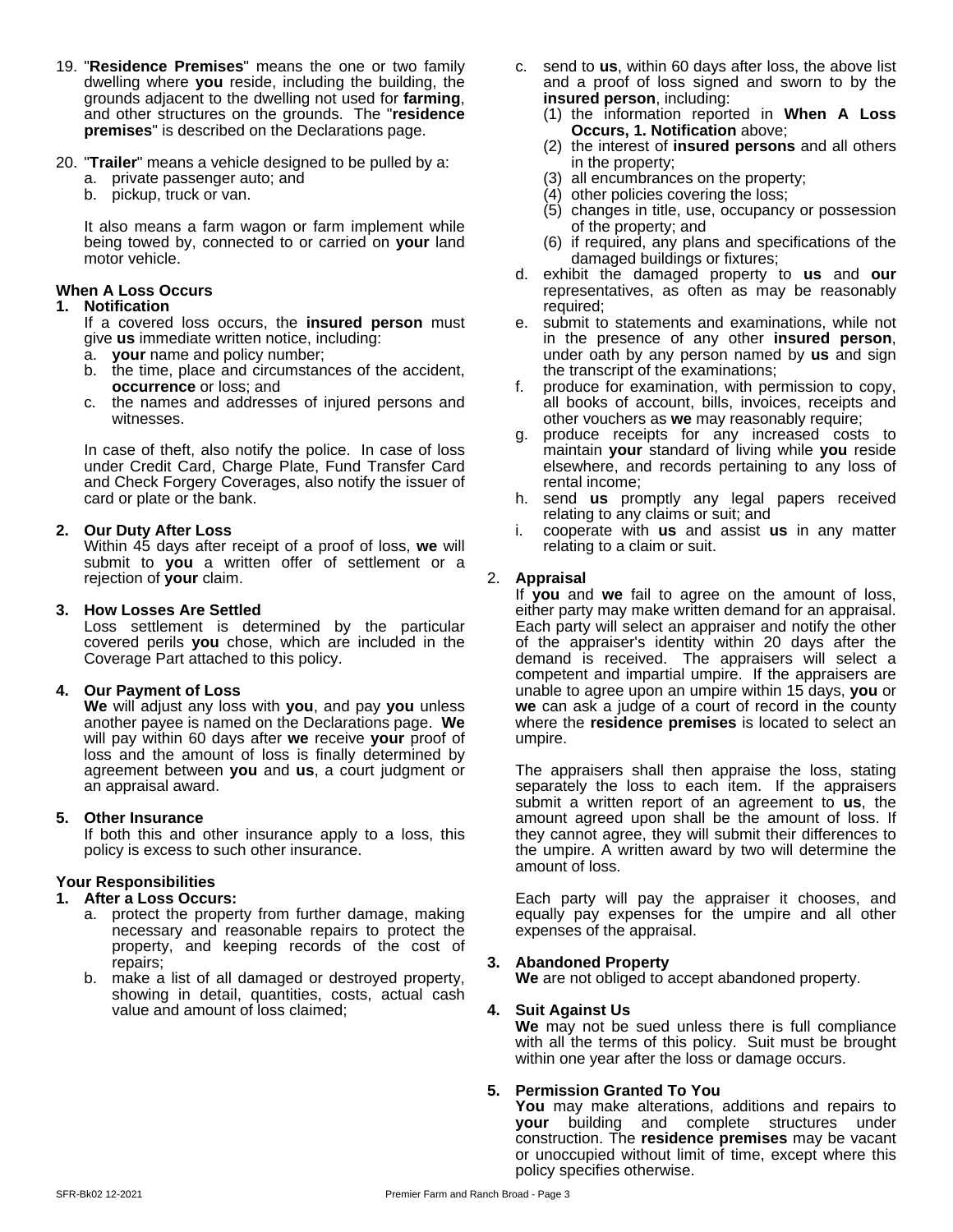#### **Conditions**

#### **1. Assignment**

Interest in this policy may not be transferred without **our** written consent. But, if the Policyholder named on the Declarations page or the spouse of the Policyholder residing in the same household dies, the policy will cover:

- a. any surviving member of the deceased's household who was covered under this policy at the time of death, but only while a resident of the **insured premises**;
- b. the legal representative of the deceased person while acting within that capacity; and
- c. any person having proper custody of insured property until a legal representative is appointed.

#### **2. Cancellation**

- a. **You** may cancel this policy at any time by returning it to **us** or by notifying **us** in writing of the date cancellation is to take effect.
- b. **We** may cancel this policy only for the reasons stated in this Condition by notifying **you** in writing of the date cancellation takes effect.

This cancellation notice may be delivered to **you** or mailed to **you** at **your** mailing address shown on the Declarations page. Proof of mailing shall be sufficient proof of notice.

- (1) When **you** have not paid the premium, whether payable to **us** by cash or under any finance or credit plan, **we** may cancel at any time by notifying **you** at least 10 days before the date cancellation takes effect.
- (2) When this policy has been in effect for less than 45 business days and is not a renewal with **us**, we may cancel for any reason by notifying **you** at least 10 days before the date cancellation takes effect.
- (3) When this policy has been in effect for 45 business days or more, or at any time if it is a renewal with **us**, **we** may cancel if there has been a material misrepresentation of fact which, if known to **us**, would have caused **us** not to issue the policy or if the risk has changed substantially since the policy was issued. This can be done by notifying **you** at least 30 days before the date cancellation takes effect.
- (4) When this policy is written for a period longer than one year, **we** may cancel for any reason at anniversary by notifying **you** at least 30 days before the date cancellation takes effect.
- c. When this policy is canceled, the premium for the period from the date of cancellation to the expiration date will be refunded. When **you** request cancellation, the return premium will be based on **our** short rate table. When **we** cancel, the return premium will be pro rata.
- d. If the return premium is not refunded with the notice of cancellation or when this policy is 9. notice of cancellation or when this policy is returned to **us**, **we** will refund the premium within a reasonable time after the date cancellation takes effect.

### **3. Concealment or Fraud**

- a. SECTION 3613.1 OF TITLE 36 OF THE<br>OKLAHOMA STATUTES: "WARNING: ANY OKLAHOMA STATUTES: **"WARNING: ANY PERSON WHO KNOWINGLY, AND WITH INTENT TO INJURE, DEFRAUD OR DECEIVE ANY INSURER, MAKES ANY CLAIM FOR THE PROCEEDS OF AN INSURANCE POLICY CONTAINING ANY FALSE, INCOMPLETE OR MISLEADING INFORMATION IS GUILTY OF A FELONY."**
- b. This entire policy is voidable if an **insured person** has intentionally concealed or misrepresented any material fact or circumstance relating to this insurance, or acted fraudulently or made false statements relating to this insurance.

#### **4. Changes**

This policy and the Declarations page include all the agreements between **you** and **us** relating to this insurance. No change or waiver may be effected in this policy except by endorsement issued by **us**. If a premium adjustment is necessary, **we** will make the adjustment as of the effective date of the change. If any coverage **you** have under this policy is broadened without charge during the policy period, this policy will automatically provide the broadened coverage when effective.

#### **5. Our Right To Recover Payment**

After making payment under this policy, **we** will have the right to recover to the extent of **our** payment from anyone held responsible. This right will not apply under the **Property Section** if **you** have waived it in writing prior to loss. The **insured person** will do whatever is required to transfer this right to **us**.

This condition does not apply under the **Personal Liability Section** to **Coverage H - Medical Payments To Others** or **Additional Coverages - Personal Liability Damage To Property of Others**.

#### **6. Policy Period**

This policy applies to losses, **bodily injury** or **property damage** which occur during the policy period. It may be renewed for successive policy periods if the required premium is paid and accepted by us on or before the expiration of the current policy period. The premium will be computed at **our** then current rate for coverage then offered.

#### **7. Conformity With Statute**

Should any terms of this policy be in conflict with the statutes of Oklahoma, the terms are amended to conform with such statutes.

#### **8. Insurable Interest**

**We** will not pay more than the insurable interest an **insured person** has in the covered property at the time of loss.

#### **9. No Benefit To Bailee**

This insurance will not, in any way, benefit any person or organization who may be caring for or handling property for a fee.

#### **10. Inspection**

**We** shall be permitted at all reasonable times during the policy period, to inspect the plants, works, machinery and appliances covered by this policy.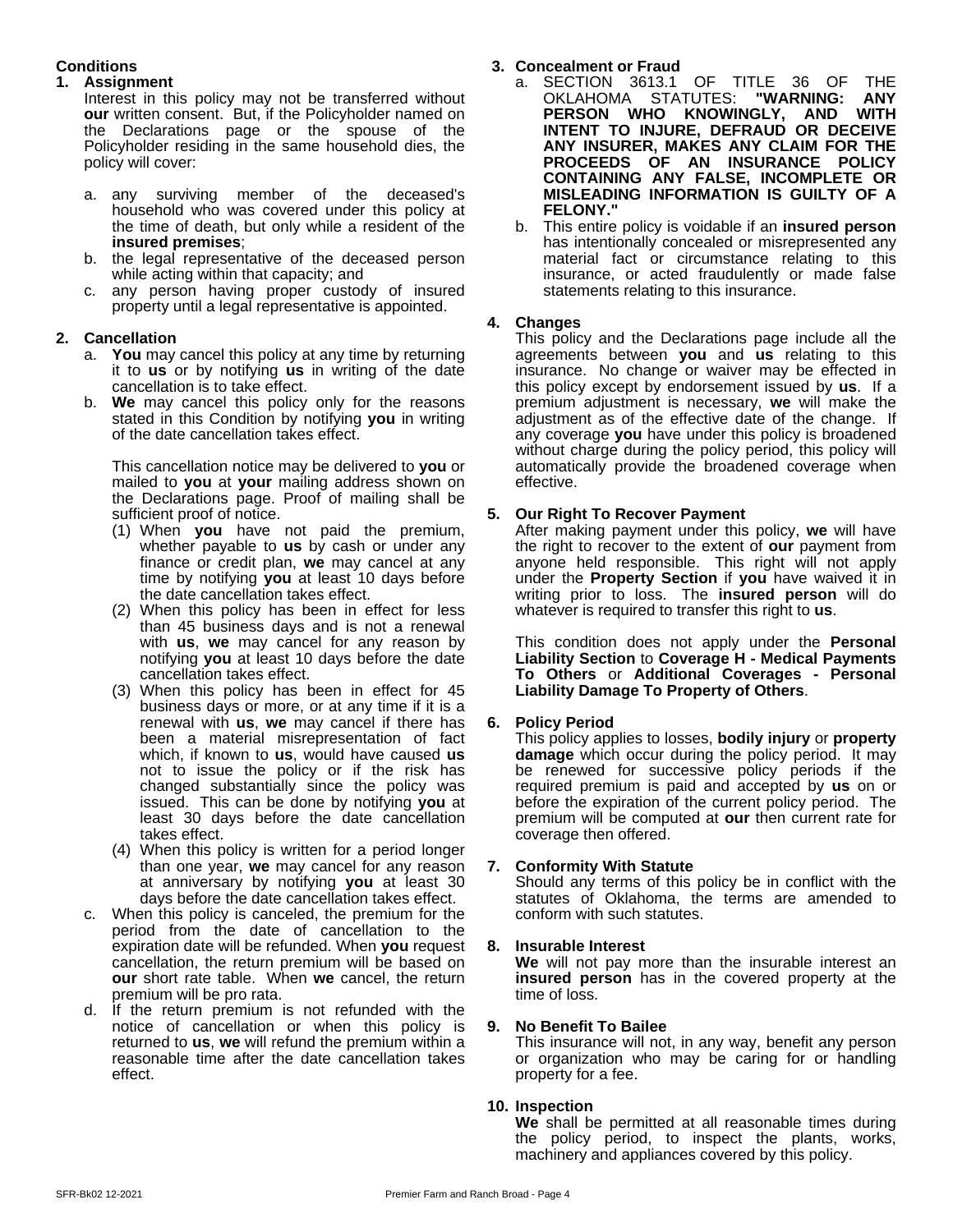This Section, combined with the **General Section**, the **Farm Property Section** and the **Coverage Part**, provides the property coverage **you** selected, as identified on the Declarations page.

This Section includes:

Dwelling - Coverage A, Other Structures - Coverage B, Personal Property - Coverage C, Exclusions, Special Limits on Certain Property, Additional Living Expenses and Loss of Rents - Coverage D, Additional Coverages, Deductible, and Property Conditions.

#### **Dwelling - Coverage A**

**We** cover:

- 1. **your** dwelling, including structures attached to it, at the **residence premises**. The dwelling must be used principally as a private residence; and
- 2. construction material at the **residence premises** for use in connection with **your** dwelling.

#### **Other Structures - Coverage B**

**We** cover:

- 1. other structures at the **residence premises** which are within 100 feet of the dwelling insured under **Dwelling - Coverage A**, and
	- a. not attached to the dwelling, or
	- b. connected to the dwelling by only a utility line, fence or similar connection;
- 2. fences, driveways, sidewalks and other permanently installed outdoor fixtures at the **residence premises** that are within 100 feet of the dwelling insured under **Dwelling - Coverage A**; and
- 3. construction material at the **residence premises** for use in connection with the other structures listed in 1 above.

**We** do not cover loss to structures used to any extent for **business** or **farming** purposes.

#### **Personal Property - Coverage C**

**We** cover personal property owned or used by an **insured person** anywhere in the world. Any personal property, which is usually at a residence other than the **residence premises**, is covered for up to 10% of the **Personal Property - Coverage C** limit, but not less than \$1,000. This limitation does not apply to personal property in a newly acquired principal residence for the first 30 days after **you** begin to move there.

If **you** ask **us**, **we** will cover personal property owned by others while it is on the part of the **residence premises** occupied by an **insured person**. Also, if **you** ask **us**, **we** will cover personal property of a houseguest or **residence employee** in any residence of an **insured person**.

#### **We** do not cover:

- 1. farm personal property;
- 2. animals, birds or fish;
- 3. land motor vehicles and their parts, equipment and accessories. **We** do provide coverage if the land motor vehicle is not subject to motor vehicle registration and it is used exclusively to service the **residence premises**;
- 4. all-terrain vehicles (ATV's), utility vehicles (UTV's), recreational off-road vehicles, or vehicles with less than 4 wheels, and their parts, equipment and accessories;
- 5. aircraft and their tires, parts, equipment and accessories;
- **Property Section I** 6. property of roomers and boarders not related to an **insured person**, or property of tenants;
	- property rented or held for rental to others by an **insured person**, or property furnished to or held as furnishings for **farm employees**. But, **we** do cover that property while on the part of the **residence premises** used exclusively by an **insured person** or roomers and boarders;
	- 8. property in that part of the **residence premises** rented or held for rental to others (except roomers or boarders) by an **insured person**;
	- 9. radios, tape players and other devices for the recording, reproduction, receiving or transmitting of sound or pictures which may be operated by power from the electrical system of a land motorized vehicle while in or upon that vehicle. Accessories to these devices, including antennas, tapes and records are not covered while in or upon a land motorized vehicle;
	- 10. property specifically described and insured by this or any other insurance;
	- 11. farm operations records expenses;
	- 12. **cannabis**, or
	- 13. loss, damage, cost or expense directly or indirectly caused by, resulting from, or arising out of a **cyber event**. Such loss, damage, cost or expense is excluded regardless of any other cause or event that contributes concurrently or in any sequence to the loss.

#### **Special Limits on Certain Property**

Special limits apply to the following groups of personal property. These limits do not increase the amount of insurance under **Personal Property - Coverage C**. The limit of insurance for each group is the maximum **we** will pay for any one **occurrence** for all property included in the group.

#### **Limit of Insurance Personal Property Group**

- 1. \$200 Money, bank notes, bullion, coins and medals and other numismatic property, and precious metals including platinum, gold and silver, but not goldware or silverware.
- 2. \$1,000 Securities, accounts, deeds, evidence of debt, letters of credit, notes other than bank notes, passports, manuscripts, tickets, stamps and other philatelic property.
- 3. \$1,000 Cemetery markers, headstones and urns.
- 4. \$1,000 Watercraft, including their **trailers**, furnishings, equipment and outboard motors.
- 5. \$1,000 **Trailers** not used to tow watercraft.
- 6. \$1,000 Theft of jewelry, watches, precious and semiprecious stones and furs, including any article containing fur which represents its principal value.
- 7. \$2,000 Theft of guns.
- 8. \$2,500 Theft of silverware, goldware and pewterware.
- 9. \$5,000 Electronic data processing equipment and the recording or storage media used with that equipment, whether or not it is **business** property, while used principally on the **residence premises**.
- Property used or intended for use in a **business**, not including electronic data processing equipment or the recording or storage media used with that equipment.
- 11. \$10,000Land motorized vehicles.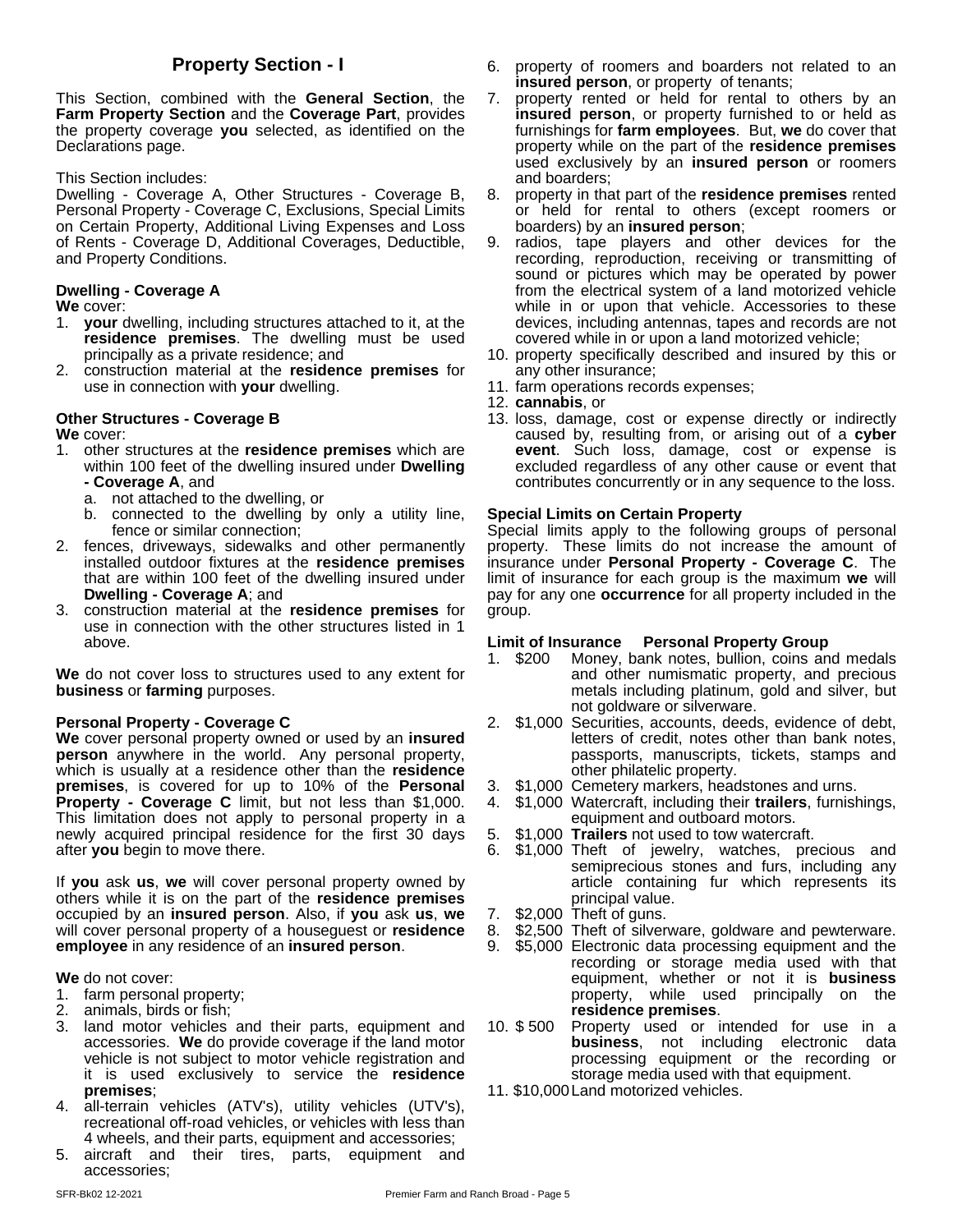#### **Additional Living Expense and Loss Of Rents - Coverage D**

If a covered loss makes **your residence premises** uninhabitable, **we** will pay, at **your** option either:

- 1. the reasonable increase in **your** living expenses necessary to maintain **your** normal standard of living while **you** live elsewhere; or
- 2. the fair rental value of the part of the **residence premises** where **you** reside, less any charges and expenses which do not continue while the **residence premises** is uninhabitable.

**We** will pay for the shortest time needed:

- 1. to repair or replace the damaged property; or
- 2. for **you** to permanently relocate.

**We** will also pay for **your** loss of normal rents resulting from a covered loss while the rented part of a **residence premises** is uninhabitable, less charges and expenses which do not continue during that time. **We** will pay this loss of normal rents only for the shortest time needed to make the rented part habitable.

If damage caused by a peril we insure against occurs at a neighboring premises, **we** will pay reasonable additional living expenses and loss of normal rents for up to two weeks should civil authorities prohibit occupancy of the **residence premises**.

These periods of time will not be shortened by the expiration of this policy.

**We** will not pay for loss or expense due to the cancellation of a lease or agreement.

No deductible will apply to these coverages.

#### **Additional Coverages**

#### **1. Debris Removal**

**We** will pay reasonable expenses **you** incur to remove debris of covered property following a loss from a peril **we** insure against.

If the cost to repair or replace that property, plus the cost of its debris removal, is more than the applicable limit of liability for the property, **we** will pay up to an additional 5% of the limit of liability shown on the Declarations page for the property.

**We** will also pay up to \$500 in the aggregate for any one loss for reasonable expenses incurred by **you** in removing any fallen trees from the **residence premises** if:

- a. the trees damage covered property within 100 feet of the dwelling insured under**Dwelling - Coverage A**;
- b. the falling of the trees is caused by any peril **we** insure against; and
- c. this coverage is not provided elsewhere in this policy.

#### **2. Fire Department Service Charges**

**We** will pay up to \$500 for **your** liability under an agreement for service charges made by a fire department when called to protect **your** covered property from a peril **we** insure against.

Payments are in addition to the amount of insurance applying to the loss.

No deductible applies to this coverage.

#### **3.Credit Card, Charge Plate, Fund Transfer Card, Check Forgery and Counterfeit Money Coverages a. Credit Card, Charge Plate and Fund Transfer**

**Card Coverage** If an **insured person** is legally required to pay for the unauthorized use of a credit card or charge plate issued to the **insured person**, **we** will cover the loss.

**We** will also pay for loss which results from unauthorized use of a fund transfer card issued to an **insured person**. A fund transfer card is one used for deposit, withdrawal or transfer of funds.

But **we** will not cover use of the credit card, charge plate or fund transfer card by a resident of **your** household. **We** also will not cover use by someone to whom an **insured person** has given the card or plate. **We** will not cover any use unless the **insured person** has met all the terms under which the card or plate was issued.

#### **b. Check Forgery Coverage**

**We** coverloss to an **insured person** caused by forgery or alteration of a check. This includes all negotiable instruments.

#### **c. Counterfeit Money Coverage**

**We** coverloss sustained by an **insured person** through acceptance in good faith of counterfeit United States or Canadian paper currency.

**We** will not pay more than \$1,000 for any one **occurrence** involving one or more of these coverages.

**We** do not cover any loss that arises from **business** pursuits or dishonesty of the **insured person**.

No deductible applies to these coverages.

If a claim is made or suit is brought against the **insured person** for liability under the Credit Card, Charge Plate or Fund Transfer Card Coverage, **we** will defend the **insured person**. **We** will use **our** lawyers and bear the expense.

**We** may at **our** option and at **our** expense, defend the **insured person** or that person's bank against a suit to enforce payment under the Check Forgery Coverage.

**We** may investigate any claim or settle any suit as **we** think appropriate. **We** will not defend after **we** have paid an amount equal to the limit of **our** liability.

#### **4. Emergency Removal of Property**

**We** will pay for property damaged in any way being removed or while removed from a premises because of danger from a peril **we** insure against.

Coverage is limited to a 30 day period from date of removal. Payments will not increase the amount of insurance applying to the covered property.

#### **5. Necessary Repairs After Loss**

**We** will pay the reasonable cost of necessary repairs made solely to protect covered property from additional damage following a loss from a peril **we** insure against. Payments will not increase the amount of insurance applying to the covered property.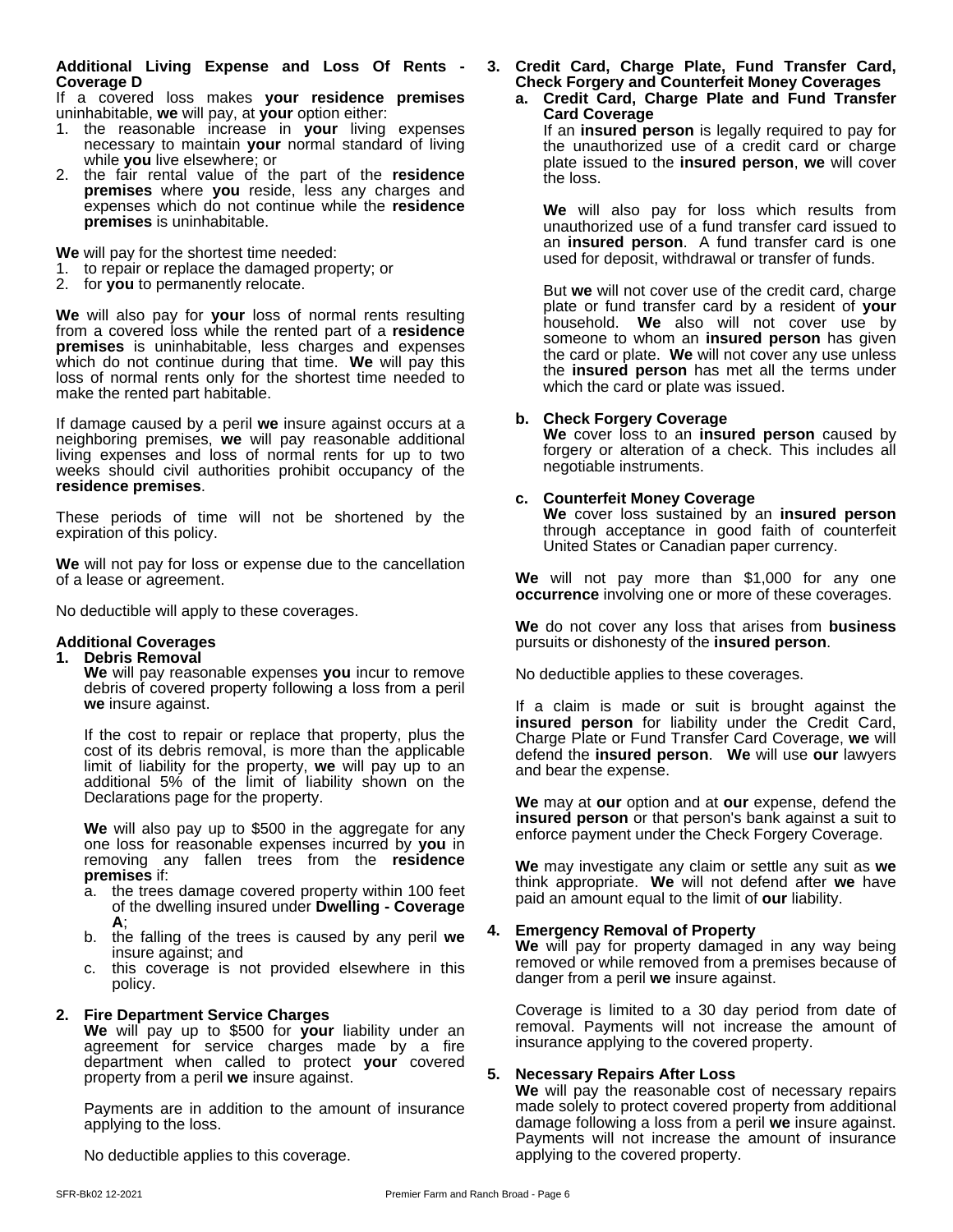#### **6. Trees, Shrubs, Plants and Lawns**

**We** will pay up to 5% of the **Coverage A - Dwelling** limit of liability shown on the Declarations page, for  $P^{\epsilon}$ loss at the **residence premises** to trees, shrubs, plants, and lawns.

Coverage applies to loss caused by the following perils **we** insure against: Fire or Lightning, Explosion, Riot or Civil Commotion, Aircraft, Vehicles not owned or allow operated by an occupant of the **residence premises**, Vandalism or Malicious Mischief or Theft. Payments are in addition to the amount of insurance applying to Dwelling Coverage.

#### **We** will not pay for:

- a. more than \$500 on any one tree, shrub or plant;
- b. trees, shrubs, plants or lawns grown for **business** or **farming** purposes; or
- c. trees, shrubs, plants or lawns located more than<br>100 feet from the dwelling insured under **Dwelling** 100 feet from the dwelling insured under**Dwelling - Coverage A**.

#### **7. Ordinance or Law**

- a. **We** will pay up to 10% of the **Coverage A – Dwelling** limit of liability shown on the Declarations page, for the total increased costs **you** incur because of the enforcement of any ordinance or law which requires or regulates:
	- (1) the construction, repair, or demolition of that part of a covered building or other structure damaged by a peril **we** insure against;
	- $(2)$  the construction, repair, or demolition of the  $1$ . undamaged part of a covered building or other structure, if that building or other structure must be totally demolished because of damage by a peril we insure against to another part of that covered building or other structure; and
	- (3) the demolition or replacement of the portion of the undamaged part of a covered building or other structure, necessary to complete the construction, repair, or demolition of that part of the covered building or other structure damaged by a peril **we** insure against.

#### b. **We** do not cover:

- (1) the loss in value to any covered building or other structure due to the requirements of any ordinance or law;
- (2) the costs to comply with any ordinance or law, which requires any **insured person** or others to test for, monitor, clean up, remove, contain, treat, detoxify, neutralize, or in any way respond to or assess the effects of, pollutants or contaminants; or
- (3) increased costs **you** incur due to any ordinance or law which goes into effect after a covered loss occurs.

#### **Deductible**

1. For each **occurrence**, one deductible amount, as shown on the Declarations Page, will be deducted from the amount paid for the loss. The Loss by Windstorm/Hail deductible amount shown on the Declarations Page will be deducted from the amount paid for loss caused by windstorm or hail, and the All by the lot any increase<br>Other Property Losses deductible amount shown on Other Property Losses deductible amount shown on the Declarations Page will be deducted from the amount paid for loss caused by anything other than windstorm or hail.

- 2. For loss caused by windstorm or hail, which includes **property damage** covered under **Scheduled Farm Personal Property - Coverage E1**, **Unscheduled Farm Personal Property - Coverage E2**, or **Farm Building and Structures - Coverage F**, but does not include **property damage** covered under **Dwelling - Coverage A**, the amount of the deductible will not exceed the All Other Property Losses deductible amount shown on the Declarations Page. However, the Losses By Windstorm/Hail deductible shown on the Declarations Page will be applied if the **Dwelling - Coverage A** limit shown on the Declarations Page is less than:
	- a. The coverage limit shown on the Declarations Page for any item of the loss covered under **Scheduled Farm Personal Property- Coverage E1**;
	- b. The total actual cash value of all items of the loss under **Unscheduled Farm Personal Property - Coverage E2**; or
	- The coverage limit shown on the Declarations Page for any item of the loss covered under Farm **Buildings and Structures- Coverage F**.
- If multiple coverages with different deductible amounts are available as the result of a single **occurrence**, the highest deductible amount will be subtracted from the amount paid for the loss.

#### **Property Conditions**

These Conditions are in addition to those shown in the **General Section**.

#### **1. Loss To A Pair or Set**

**We** may repair or replace any part of the pair or set to restore it to its value before the loss, or **we** may pay the difference between the actual cash value of the property before and after the loss.

#### **2. Our Payment of Loss**

**We** will adjust any loss with **you**, and pay **you** unless another payee is named on the Declarations page.**We** will pay within 60 days after **we** receive **your** proof of loss and the amount of loss is finally determined by agreement between **you** and **us**, a court judgment or an appraisalaward.

**3. Mortgagee**<br>A loss shall be payable to any mortgagee named in the Declarations, to the extent of their interests and in the order of precedence. Mortgagee includes a trustee under a trust deed or a contract seller under a land contract.

#### **Our Duties**

- **We** will: protect the mortgagee's interests in the insured building; and
- b. give the mortgagee 10 days notice before canceling this policy.

#### **Mortgagee's Duties**

The mortgagee will:

- a. furnish proof of loss within 60 days if the **insured person** fails to do so;
- b. pay upon demand any premium due if the **insured person** fails to do so;
- c. notify **us** of any change of ownership or occupancy or any increase in hazard of which the mortgagee
- d. give us the right of recovery against any party liable for loss; but giving **us** this right will not impair the right of the mortgagee to recover the full amount of the mortgagee's claim; and
- e. after a loss, permit **us** to satisfy the mortgagee requirement and receive full transfer of the mortgage.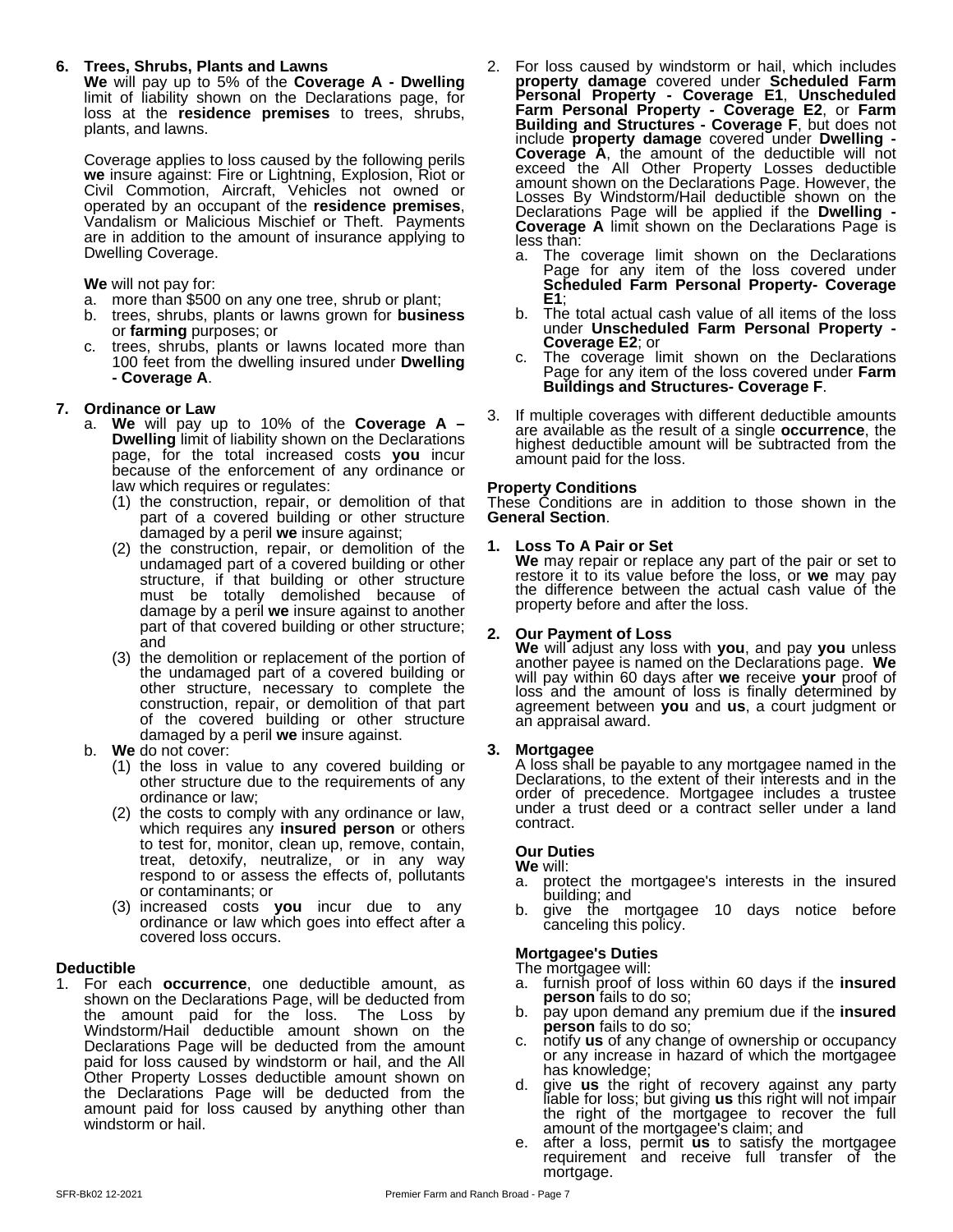#### **4. Inflation Protection Coverage**

The Limits of Liability shown on the Declarations page for **Dwelling – Coverage A**, **Other Structures – Coverage B**, **Personal Property – Coverage C** and **Additional Living Expense and Loss of Rents – Coverage D** may be increased at the end of each 12 month period after the effective date of the policy. The appropriate premium for these increased limits will be shown on the Declarations page.

#### **Farm Property Section**

This Section, combined with the **General Section**, the **Personal Property Section** and the Coverage Part, provides the property coverage **you** selected, as identified on the Declarations page.

This Section includes Scheduled Farm Personal Property - Coverage E1, Unscheduled Farm Personal Property - Coverage E2, Farm Buildings and Structures - Coverage F.

**Scheduled Farm Personal Property - Coverage E1 We** cover the following types of **Scheduled Farm Personal Property** for which an amount of insurance is shown on the Declarations Page:

**Grain**. **We** cover:

- 1. grain;<br>2. thresh
- 2. threshed seeds or beans;<br>3. silage:
- silage;
- 4. ground feed; and
- 5. manufactured and compounded stock foods, if in buildings, structures, sacks, wagons or trucks. Grain in stacks, shocks, swaths or piles in the open is covered only against loss by fire. **We** do not cover grain under Government Loan.

**Hay in Buildings. We** cover hay, straw, and fodder, in buildings or structures.

Hay in the Open. We cover hay, straw, and fodder, in stacks, windrows, and bales, only while in the open, and only against loss by fire.

One stack means hay, straw, or fodder, in one area separated by a clear space of 100 feet or more from any other hay, straw, or fodder, in the open.

**You** may apply 10% of the amount of insurance set for grain, hay in buildings, and hay in the open, to cover grain, hay in buildings, and hay in the open, while away from the **insured premises** but within 100 miles of the **residence premises**. But **we** will not cover these items while:

- 1. stored or being processed in manufacturing plants, public elevators, warehouses, seed houses, or drying plants;
- 2. in transit by common carrier; or
- 3. in public sales barns and yards.

**Tools, Supplies and Equipment. We** cover tools, supplies and equipment used in operating the farm. **We** will pay no more than \$2,500 for any one item.

**We** do not cover:

- 1. property specifically described and insured by this or any other insurance;
- 2. brooders, fences, windmills and wind chargers and their towers;
- 3. land motorized vehicles and their parts, equipment and accessories;
- watercraft and their parts, equipment and accessories;
- 5. aircraft, and their tires, parts, equipment and accessories;
- 6. threshing machines, tractors, combines, corn pickers, hay balers, harvesters, peanut diggers, potato diggers and pickers, cotton pickers, crop driers, sawmill equipment, irrigation motors, pumps and equipment;
- 7. manufactured fuels and their containers;
- 8. bulk milk tanks, bulk feed tanks, barn cleaner, pasteurizers, boilers or any permanent fixtures attached to or within a building; or
- 9. portable buildings and portable structures.

**Specifically Insured Machinery**. Items of machinery, vehicles and equipment for which an amount of insurance is specifically set are covered within 100 miles of the **residence premises**.

**We** do not cover land motor vehicles subject to motor vehicle registration and their parts, equipment and accessories.

**We** do not cover all-terrain vehicles (ATV's), utility vehicles (UTV's), recreational off-road vehicles, or vehicles with less than 4 wheels, and their parts, equipment and accessories.

**We** cover replacements for specifically insured machinery for no more than the smaller of:

- 1. the amount of insurance specified for the replaced item; or
- 2. actual cash value.

Within 30 days after acquiring the replacement, **you** must notify **us**, giving a full description and paying any additional premium. If this is not done, the amount of insurance for the replaced item applies.

**Newly Acquired or Borrowed Farm Machinery, Vehicles and Equipment.** If the Declarations Page lists scheduled items of farm machinery, vehicles or equipment for which an amount of insurance is specifically set and a premium charged under **Scheduled Farm Personal Property - Coverage E1**, **we** will cover newly acquired or borrowed farm machinery, vehicles or equipment. **We** will pay no more than \$20,000 for all newly acquired or borrowed farm machinery, vehicles and equipment.

Within 30 days of acquisition of any newly acquired farm machinery, vehicles and equipment, **you** must notify **us**, giving a full description and paying any additional premium. If this is not done, coverage for the newly acquired farm machinery, vehicles and equipment ceases.

**We** do not cover newly acquired or borrowed:

- 1. brooders, fences, windmills and wind chargers and their towers;
- 2. land motor vehicles subject to motor vehicle registration and their parts, equipment and accessories;
- 3. all-terrain vehicles (ATV's), utility vehicles (UTV's), recreational off-road vehicles, or vehicles with less than 4 wheels, and their parts, equipment and accessories;
- 4. watercraft and their parts, equipment and accessories;
- 5. aircraft, and their tires, parts, equipment and accessories;
- machines, crop driers and sawmill equipment;
- 7. manufactured fuels and their containers; or
- 8. replacements for farm machinery, vehicles and equipment specifically described.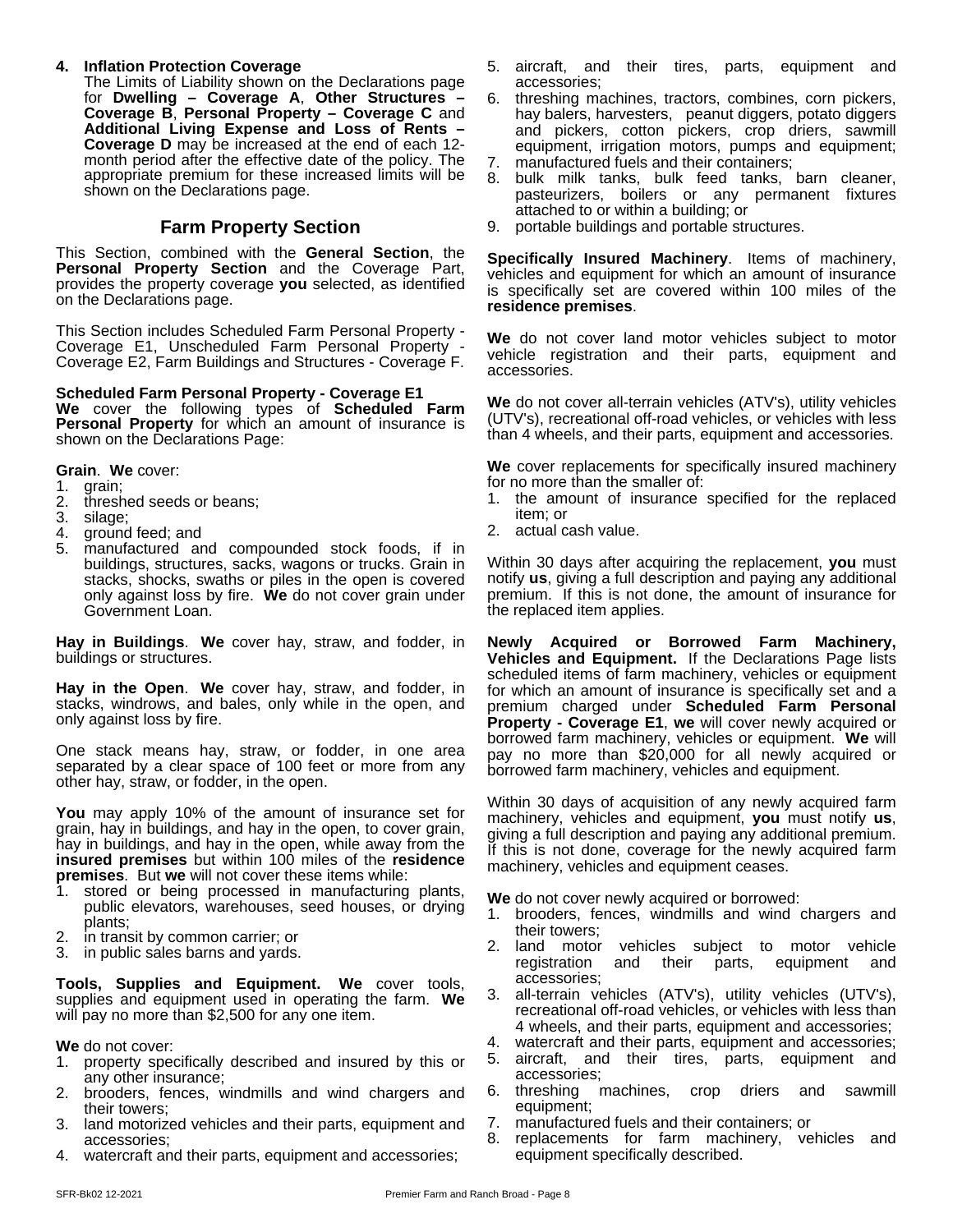**Livestock**. Insurance for covered livestock applies on and off the **insured premises**. But, it does not apply to livestock while in transit by common carrier, or in slaughterhouses, packing plants, public stockyards, public sales barns, and public sales yards.

**We** will pay no more than the smallest of the following for any one animal:

- 1. 120% of the average value per head of livestock. This average value is the amount of insurance for the class of livestock divided by the number of head of that class owned by an **insured person** at the time of loss (In applying this clause, each horse, mule or head of cattle under one year of age shall be counted as one-half head); or
- 2. the actual cash value of the destroyed or damaged animal.

**We** do not cover loss to livestock caused by:

- 1. running into streams or ditches;
- 2. running against fences or other objects;
- 3. smothering;<br>4. fright:
- fright;
- 5. freezing;
- 6. gunshot; or
- 7. drowning.

**Farm Operations Records Expenses. We cover books <b>Farm** of account, manuscripts, abstracts, drawings, card index systems and other records. **We** also cover the cost incurred for copying such records. But, in the case of electronic data processing materials, **we** will pay only the cost of unexposed or blank film, tape, disc, drum, cell or other magnetic or storage media. And, **we** do not cover computer software programs which are used to operate farm machinery or equipment.

**Portable Buildings and Portable Structures**. **We** cover portable buildings and structures owned by an **insured person**. **We** will pay no more for each damaged portable building or structure than the following:

The stated amount of insurance multiplied by the ratio of the value of such building or structure to the total value of all portable buildings and structures owned by **you** at the time of loss.

**Irrigation Equipment**. **We** cover irrigation equipment which consists of motors, pumps, and pipes.

#### **Property Not Covered**

#### Under **Scheduled Farm Personal Property - Coverage E1**, **we** do not cover loss to:

- 1. growing crops and stubble;
- 2. radios, tape players and other devices for the recording, reproduction, receiving or transmitting of sound or pictures which may be operated by power from the electrical system of a land motorized vehicle while in or upon that vehicle. However, **we** do cover loss to such devices for which an amount of insurance is shown on the Declarations Page. Accessories to these devices, including antennas, tapes and records are not covered while in or upon a land motorized vehicle. This exclusion does not apply to GPS units, crop monitors, or autosteer systems;
- 3. contents of a rice warehouse, rice drying house, cotton gin building, part of a cotton gin plant, or located on gin premises, or machinery, vehicles or implements that are part of these operations;
- 4. poultry:
- 5. **cannabis**, or
- 6. loss, damage, cost or expense directly or indirectly caused by, resulting from, or arising out of a **cyber event**. Such loss, damage, cost or expense is excluded regardless of any other cause or event that contributes concurrently or in any sequence to the loss.

#### **Unscheduled Farm Personal Property - Coverage E2**

We cover farm personal property usual and incidental to the operation of a farm while on the **insured premises** if such property is:

- 1. owned by an **insured person**;
- 2. leased or rented to an **insured person** for **farming** purposes; and
- 3. farm machinery while borrowed by the **insured person** or his or her employees for **farming** purposes.

**We** also cover the following property elsewhere:

- 1. farm implements, machinery and vehicles, not otherwise excluded, while within 100 miles of the **residence premises**; and
- 2. grain, threshed seeds, threshed beans, hay, straw, fodder, silage, ground feed and manufactured and compounded stock foods, except while stored or being processed in public elevators or warehouses, seed houses, drying plants or manufacturing plants.

**We** will not pay more than:

- 1. \$20,000 for farm machinery while borrowed by the **insured person** or his or her employees for **farming** purposes; or
- 2. \$1,000 for manufactured fuels and their containers.

#### **Property Not Covered**

Under **Unscheduled Farm Personal Property - Coverage E2**, **we** do not cover loss to:

- 1. animals;
- 2. tobacco, cotton, vegetable, root crops, bulbs and fruit;
- 3. nursery stock;
- 4. contents of chicken fryer or broiler houses, laying houses, poultry brooder houses, duck or turkey houses, except when the total number of fowl on the farm is less than 100 on the day of loss;
- 5. land motorized vehicles subject to motor vehicle and their parts, equipment and accessories;
- 6. all-terrain vehicles (ATV's), utility vehicles (UTV's), recreational off-road vehicles, or vehicles with less than 4 wheels, and their parts, equipment and accessories;
- 7. aircraft, and their tires, parts, equipment and accessories;
- 8. watercraft and their parts, equipment and accessories;
- 9. fences, windmills and wind chargers and their towers;
- 10. bulk milk tanks, bulk feed tanks, barn cleaners, pasteurizers, boilers and permanent fixtures attached to or within a building;
- 11. portable buildings and portable structures;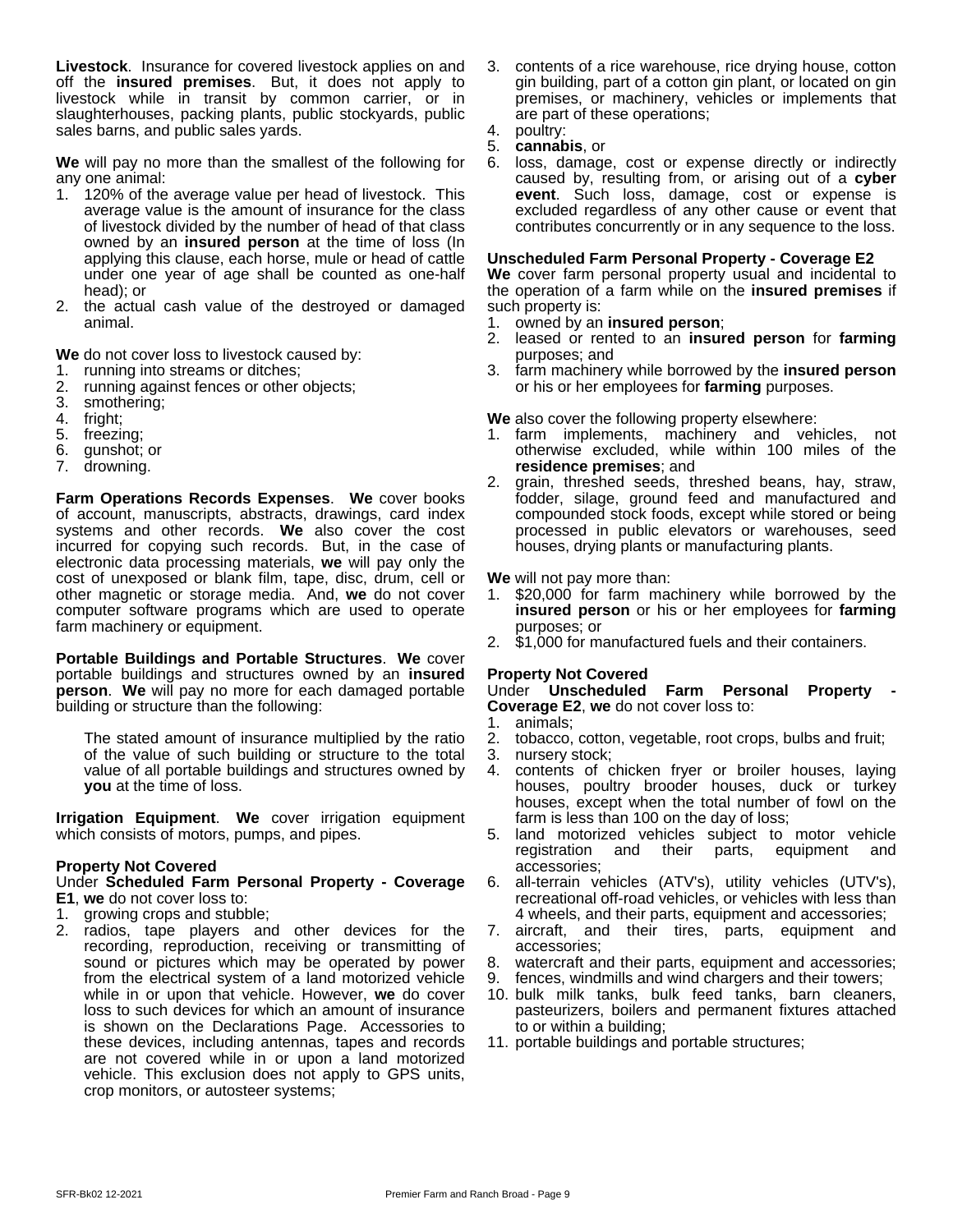- 12. radios, tape players and other devices for the recording, reproduction, receiving or transmitting of sound or pictures which may be operated by power from the electrical system of a land motorized vehicle while in or upon that vehicle. Accessories to these devices, including antennas, tapes and records are not covered while in or upon a land motorized vehicle. This exclusion does not apply to GPS units, crop monitors, or autosteer systems;
- 13. sawmill equipment;
- 14. irrigation equipment;
- 15. outdoor radio and television equipment;
- 16. property specifically described and insured by this or any other insurance;
- 17. **cannabis**, or
- 18. loss, damage, cost or expense directly or indirectly caused by, resulting from, or arising out of a **cyber event**. Such loss, damage, cost or expense is excluded regardless of any other cause or event that contributes concurrently or in any sequence to the loss.

#### **Grain & Hayin the Open**

**We** cover the following only against loss by fire:

- 1. grain in stacks, swaths, or piles, in the open, or
- 2. hay, straw, and fodder, in stacks, windrows, and bales, in the open.

**We** will pay no more than \$15,000 for any one stack of hay, straw, or fodder. One stack means hay, straw, or fodder, in one area separated by a clear space of 100 feet or more from any other hay, straw, or fodder, in the open.

**We** will pay no more under this provision than 20% of the limit of liability that applies to **Unscheduled Farm Personal Property - Coverage E2**.

#### **Coinsurance Clause**

**You** must maintain insurance for at least 80% of the actual cash value of all covered farm personal property. If **you** fail to do this, **we** will pay the percentage of loss determined by dividing the amount of insurance carried by the amount **you** should have carried. The amount payable is subject to any applicable deductible.

If **you** have a loss, **you** must furnish **us** with an inventory of all farm personal property so **we** can establish the actual cash value referred to in the above paragraph. If **your** loss is both less than \$10,000 and less than 20% of the total amount of insurance applicable to farm personal property at the time such loss occurs, **we** may elect to waive the inventory requirement. This waiver does not change **your** obligation to maintain an amount of insurance referred to in this clause.

The following provision applies in the event of loss of or damage to machinery or equipment within 30 days after the purchase of additional or replacement machinery or equipment:

If the Limit of Insurance actually carried becomes inadequate due to the purchase of additional or replacement machinery or equipment, then, up to \$50,000 of the value of the newly purchased machinery or equipment will be omitted in determining the required Limit of Insurance.

#### **Farm Buildings and Structures - Coverage F**

The following provisions apply to farm buildings and structures for which an amount of insurance is shown on the Declarations Page:

**Farm Barns, Buildings and Structures**. Coverage also applies to their attached sheds and permanent fixtures and construction materials on the **insured premises** for use in connection with the barns, buildings or structures. Coverage does not apply to attached or unattached silos.

**Additional Farm Dwellings**. Coverage also applies to construction materials for use in connection with the dwellings.

Fences. Coverage applies to fences, corrals, pens, chutes and feed racks on the **insured premises**. Coverage does not apply to field or pasture fences.

**Private Power and Light Poles**. Coverage also applies to outdoor wiring and attachments. Attachments include switch boxes, fuse boxes and other electrical equipment mounted on the poles.

**Portable Buildings and Portable Structures**. **We** will pay no more for each damaged portable building or structure than the following:

The stated amount of insurance multiplied by the ratio of the value of such building or structure to the total value of all portable buildings and structures owned by **you** at the time of loss.

#### **Broad Coverage Part**

This Coverage part, combined with the **General Section**, the **Property Section** and the **Farm Property Section**, provides the property coverages **you** selected,as identified on the Declarations page.

This Coverage part includes:

Perils We Insure Against, Exclusions, and How Losses are Settled.

#### **Perils We Insure Against**

**We** cover direct physical loss to property covered under **Dwelling - Coverage A**, **Other Structures - Coverage B** and **Personal Property - Coverage C** caused by Perils 1 through 18, except Peril 11.

**We** cover direct physical loss to property insured under **Scheduled Farm Personal Property - Coverage E1** and **Unscheduled Farm Personal Property - Coverage E2** caused by Perils 1 through 11.

**We** cover direct physical loss to property insured under **Farm Buildings and Structures - Coverage F** caused by Perils 1 through 10.

#### 1. **Fire or Lightning**

#### 2. **Windstorm or Hail**

This does not include loss:

- a. caused directly or indirectly by frost, cold weather, ice, snow or sleet whether driven by wind or not;
- b. to the interior of any building, or property within, caused by rain, snow, sand, sleet or dust unless the building is first damaged by the direct force of wind or hail, creating an opening through which the rain, snow, sand, sleet or dust enters; or
- c. to watercraft and their **trailers**, furnishings, equipment and motors unless inside a fully enclosed building.
- 3. **Explosion**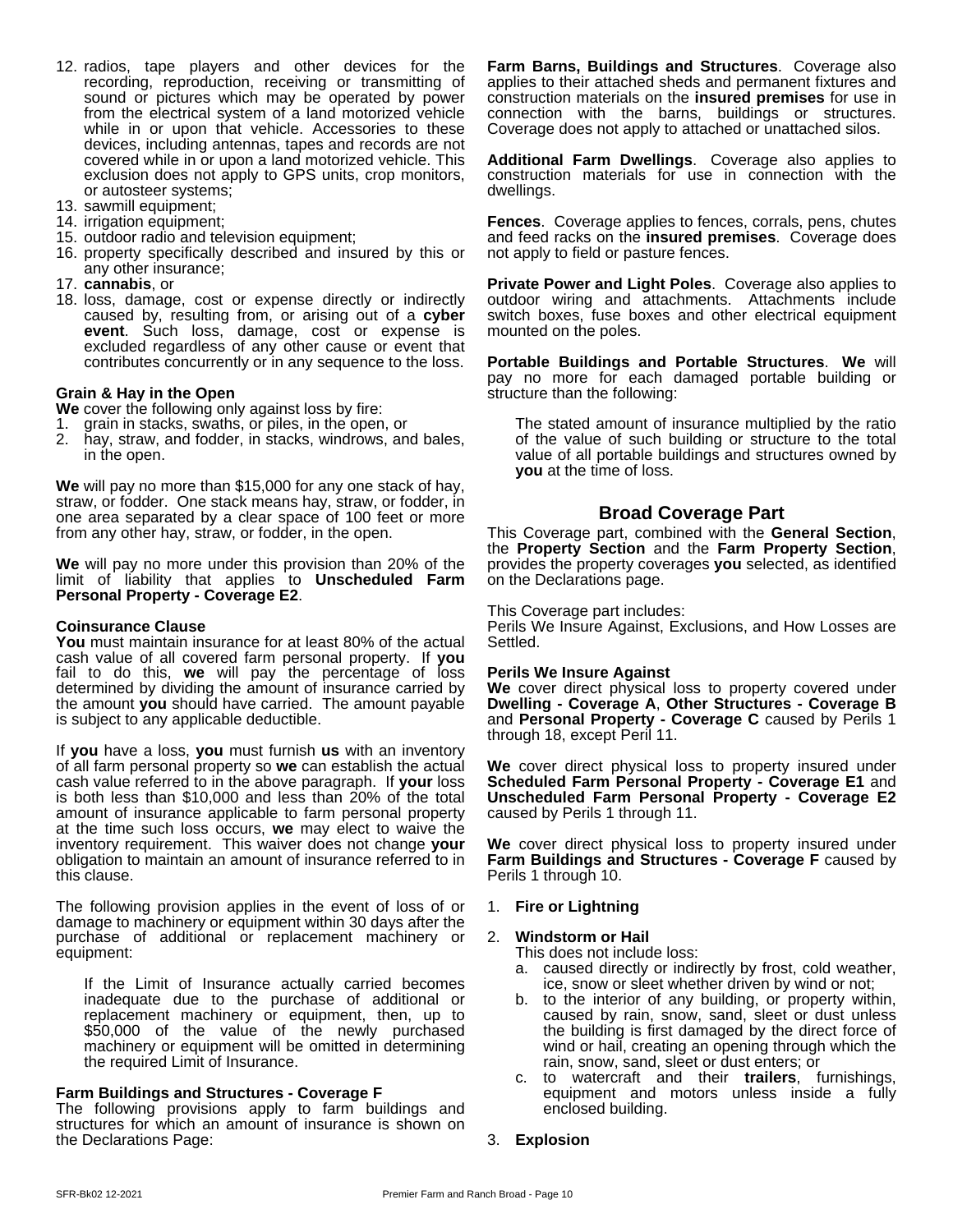- 4. **Riot or Civil Commotion**, including direct physical loss from pillage and looting during and at the site of the riot or civil commotion.
- 5. **Aircraft**, including self-propelled missiles and spacecraft.

#### 6. **Vehicles**

This peril does not apply to loss caused by vehicles, farm machinery and equipment to

- a. fences, driveways and walks, if the vehicles, farm machinery or equipment are owned or operated by an occupant of the **residence premises**; or
- b. property insured under **Scheduled Farm Personal Property - Coverage E1**, **Unscheduled Farm Personal Property - Coverage E2**, and **Farm Buildings And Structures - Coverage F**.
- 7. **Smoke**, if the loss is sudden and accidental. This peril does not apply to loss caused by smoke from agricultural smudging or industrial operations.

#### 8. **Vandalism or Malicious Mischief**

This peril does not apply to loss at any **residence premises** which has been vacant for more than 30 consecutive days immediately preceding the loss. A building under construction is not considered to be vacant.

- 9. **Breakage of Glass** or safety glazing materials, which is part of the building. We will not pay for loss at any **residence premises** vacant for more than 30 consecutive days immediately preceding the loss. A building under construction is not considered to be vacant. If law requires broken or damaged glass to be replaced with safety glazing materials, **we** will pay that cost under **Additional Coverages** Item 7 **Ordinance or Law** in **Property – Section I**.
- 10. **Theft or Attempted Theft**, including loss of property from a known place if it is likely that a theft has occurred.
	- a. this peril does not apply to theft:
		- (1) committed by an **insured person**; or
		- (2) in or from a dwelling under construction or of construction material and supplies until completed and occupied;
	- b. this peril does not apply to theft of the following from the part of the **residence premises** usually occupied by an **insured person** when it is rented to others:
		- (1) money, bank notes, bullion, coins and medals and other numismatic property, and precious metals including platinum, gold and silver, but not goldware or silverware;
		- (2) securities, manuscripts, accounts, deeds, evidences of debt, letters of credit, notes other than bank notes, passports, tickets, stamps and other philatelic property;
		- (3) jewelry, watches, precious and semi precious stones and furs, including any article containing fur which represents its principal value; or
		- (4) any property if the theft is by any person renting that part of the **residence premises**; or
- c. this peril does not apply away from the **residence premises** to theft of:
	- (1) property while in any other dwelling or its premises owned, rented or occupied by an **insured person** except while an **insured person** is temporarily residing there. Property of an **insured person** who is a student is covered at a residence away from home if the student has been there at any time during the 45 days immediately before the loss; or
	- (2) watercraft and its equipment, outboard motors, campers and **trailers**.

#### 11. **Overturn and Collision**

Farm machinery or vehicles insured under the **Farm Property Section** are covered for direct physical loss caused by:

- a. overturn; and
- b. collision with another object.

Impact of any part of the farm machinery or vehicles with the ground or rocks upon the ground is not considered collision. This peril does not include loss to any tire or track, whether rubber or metal, due to puncture, cut, gash, blowout, or to any other tire or track trouble, unless such loss occurs at the same time with another loss covered by this peril.

#### 12. **Falling Objects**

This peril does not apply to loss to property within a building unless the falling object first damages the exterior of the building. **We** do not cover damage to the falling object.

- 13. **Weight of Ice, Snow or Sleet** which damages a building or property in a building. This peril does not apply to loss to:
	- a. awnings, fences, pavements, patios, foundations, retaining walls, bulkheads, piers, wharves, or docks; or
	- b. swimming pools, hot tubs, or spas, including their covers, filtration, circulation systems and water supply systems;

when the loss is caused by freezing, thawing, or by pressure or weight of ice or water.

14. **Collapse of Building or Any Part of a Building**. Collapse does not include settling, cracking, shrinkage, bulging or expansion.

This peril does not apply to loss to the following, unless damage is caused directly by collapse of a building: awnings, fences, pavements, patios, swimming pools, underground pipes, flues, drains, cesspools, septic tanks, foundations, retaining walls, bulkheads, piers, wharves or docks.

15. **Sudden and Accidental Tearing Apart, Cracking, Burning or Bulging** of a heating, air conditioning or automatic fire protection sprinkler system or a water heating appliance.

This peril does not apply to loss which is caused by or results from freezing.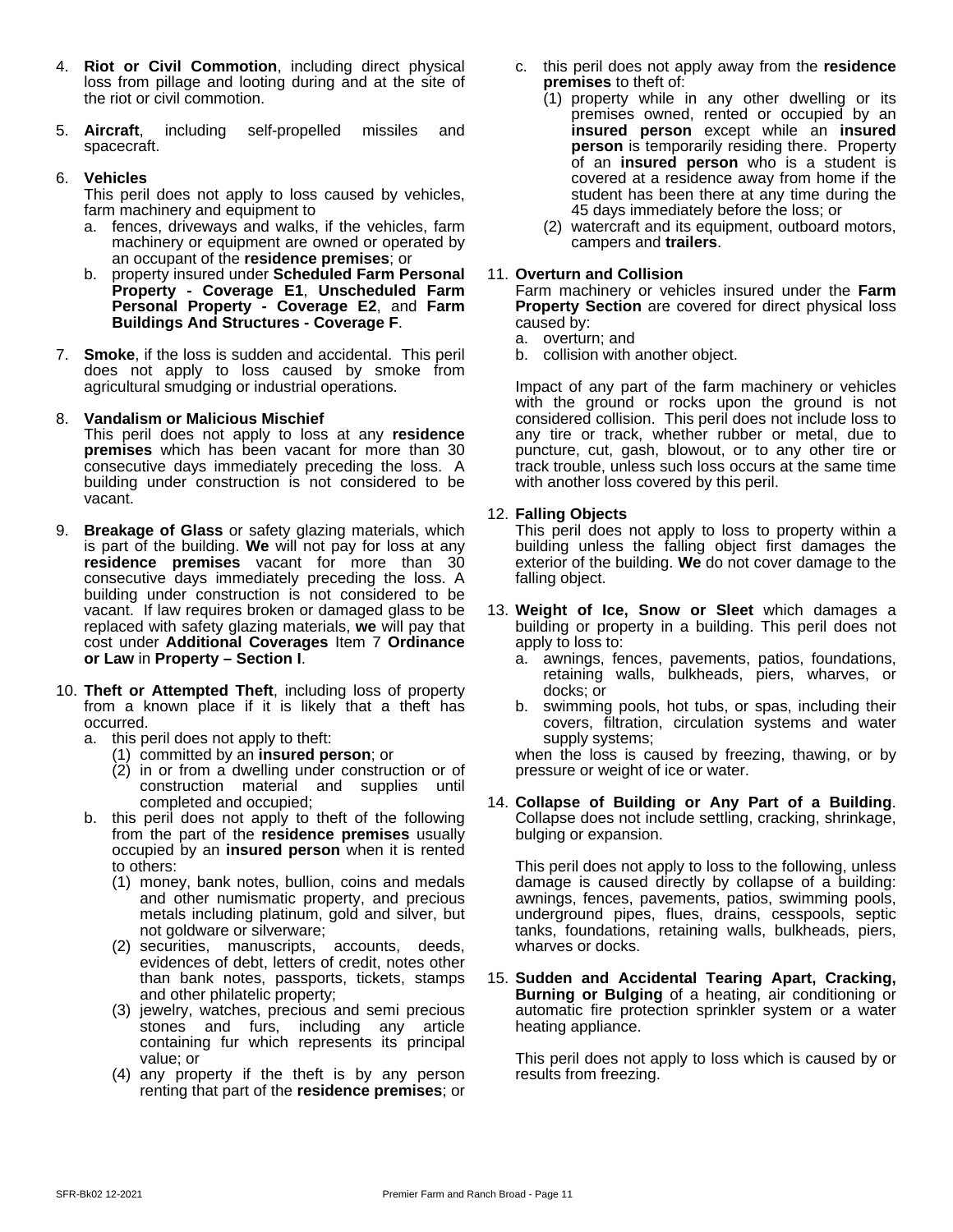16. **Accidental Discharge or Overflow of Water or Steam** from within a plumbing, heating, air conditioning or automatic fire protection sprinkler system or domestic appliance.

We will also pay the cost of tearing out and replacing any part of the covered building necessary to repair the system or appliance from which the water or steam escapes.

This peril does not apply to loss:

- a. caused by continuous or repeated seepage or leaking over a period of weeks, months or years;
- b. to the system or appliance from which the water or steam escapes;
- c. caused by or resulting from freezing;
- d. to property at a building vacant for more than 30 consecutive days immediately before the loss. A building under construction is not considered to be vacant; or
- e. on the **residence premises** caused by accidental discharge or overflow which occurs off the **residence premises**.
- 17. **Freezing** of plumbing, heating and air conditioning systems and domestic appliances.

This peril does not apply to loss while the **residence premises** is vacant or unoccupied, unless **you** take precautions to:

- a. shut off the water supply and drain the systems and appliances; and
- b. maintain heat in the building.
- 18. **Sudden and Accidental Loss Caused by Artificially Generated Electrical Currents We** will pay up to \$1,000 for each damaged item but no more than \$2,500 per **occurrence** under this peril.

#### **Exclusions - Losses We Do Not Cover**

**We** do not cover loss resulting directly or indirectly from any of the following, and **we** do not cover any such loss regardless of any other peril or event contributing concurrently or in any sequence to the loss, whether the peril or event occurs suddenly or gradually, involves isolated or widespread damage, arises from natural or external forces, or occurs as a result of any combination of these:

- 1. enforcement of any ordinance or law regulating the construction, repair or demolition of a building or other structure, unless coverage is specifically provided under **Additional Coverages** Item 7 **Ordinance or Law** in **Property – Section I**. In addition, **we** do cover loss caused by actions of civil authorities to prevent the spread of a fire caused by a peril **we** insure against;
- 2. earthquake, landslide, mudflow, earth sinking, rising or shifting, or eruption, explosion or effusion of a volcano. **We** do cover direct physical loss that follows caused by fire, explosion, breakage of glass or theft;
- 3. water damage meaning:
	- a. flood, surface water, waves, tidal water or overflow of a body of water. **We** do not cover spray from any of these, whether or not driven by wind;
	- b. water which backs up through sewers or drains; or
	- c. water below the surface of the ground. This includes water which exerts pressure on or flows, seeps or leaks through any part of a building or other structure, sidewalk, driveway or swimming pool.

**We** do cover any direct physical loss that follows caused by theft, fire or explosion.

- 4. failure or interruption of power or other utility service which occurs away from the **residence premises**. **We** will pay for loss caused solely by a peril**we** insure against that ensues at the **residence premises**;
- 5. neglect of an **insured person** to use allreasonable means to protect covered property at and after the time of loss;
- 6. war (declared or undeclared), civil war, insurrection, rebellion or revolution;
- 7. nuclear action, meaning nuclear reaction, radiation, radioactive contamination or discharge of a nuclear weapon even if accidental, or any consequence of any of these. Loss caused by nuclear action is not considered loss by perils of Fire, Explosion or Smoke.

Direct physical loss by fire resulting from nuclear action is covered.

- 8. sonic booms;
- 9. an action by or at the direction of an **insured person** committed with the intent to cause a loss;
- 10. any loss while the dwelling is being moved, including the period of time when leveling blocks or jacks are removed and all utilities have been disconnected;
- 11. **fungus**, wet rot or dry rot. This exclusion applies whether or not the **fungus**, wet rot or dry rot arises from any other cause of loss.

This exclusion applies to losses including, but not limited to:

- a. any loss of use or delay in rebuilding, repairing or replacing covered property, including any replacing covered property, associated cost or expense, resulting from **fungus**, wet rot or dry rot;
- b. any remediation of **fungus**, including but not limited to the cost to:
	- (1) treat, remove, or dispose of the **fungus**, wet rot or dry rot as required to repair, restore or replace covered property, or
	- (2) tear out and replace any part of the building or other property as needed to gain access to the **fungus**, wet rot or dry rot; or
- c. the cost of any investigation, testing or monitoring to confirm the type, absence, presence or level of **fungus**, whether performed prior to, during or after removal, repair, restoration or replacement of covered property; or
- 12. any reduction in the value of property covered under this policy after it has been repaired as compared to its value before it was damaged.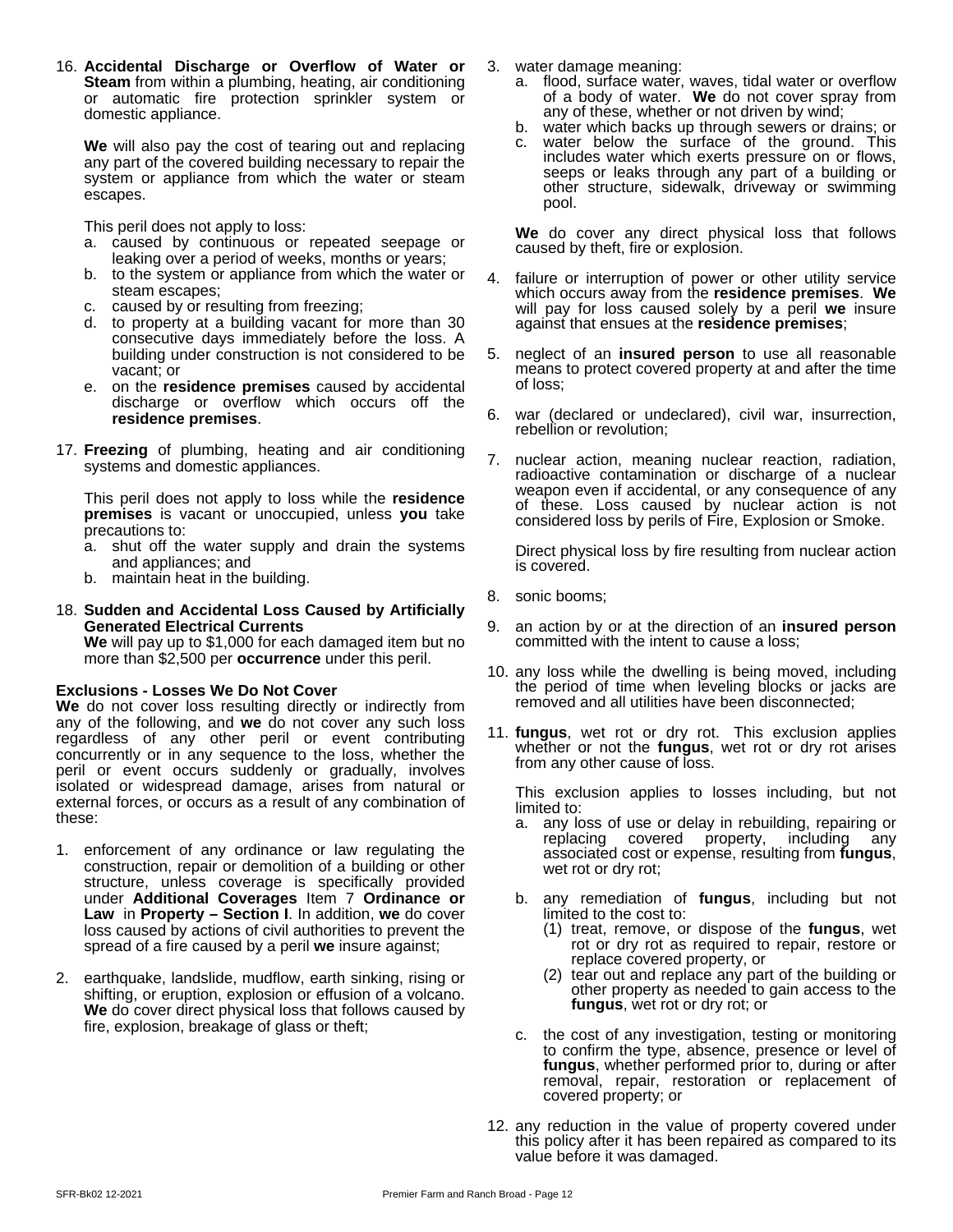#### **How Losses Are Settled**

1. **Loss Settlement - Dwelling - Coverage A** and **Other Structures - Coverage B**

Loss to the dwelling or other structures will be settled at replacement cost without deduction for depreciation at the time of loss, subject to the following:

- a. How loss to the dwelling or other structures will be settled will depend on how the applicable limit of liability shown on the Declarations page relates to the full replacement cost of the dwelling or other structure, immediately before the loss. In determining said full replacement cost, do not include the cost of excavation, underground pipes,  $\overline{c}$ wiring and drains, foundations or other supports below the surface of the lowest basement floor. If there is no basement, do not include the cost of those supports below the surface of the ground and inside the foundation walls.
- b. If, at the time of loss, the applicable limit of liability shown on the Declarations page is 80% or more of said full replacement cost of the dwelling or other structure, we will pay the cost to repair or replace the dwelling or other structure, without deduction for depreciation.
- c. If, at the time of loss, the applicable limit of liability shown on the Declarations page is less than 80% of said full replacement cost of the dwelling or other structure, **we** will pay the largerof:
	- (1) the actual cash value of the damaged part of the dwelling or other structure, or
	- (2) the amount of the loss multiplied by the ratio of the applicable limit of liability shown on the Declarations page to 80% of said full replacement cost of the dwelling or other structure.
- d. **We** will pay no more than the smallest of:
	- (1) the applicable limit of liability shown on the Declarations page,
	- (2) the cost to replace the damaged dwelling or other structure, including obsolete, antique, or custom construction, with common construction techniques and commonly used building materials and methods for the same use on the same premises, or
	- (3) the amount actually spent for necessary repair or replacement of the damaged dwelling or other structure.
- e. If the replacement cost of the entire loss under **Dwelling - Coverage A** or **Other Structures - Coverage B** is more than \$1,000 or 5% of the applicable limit of liability shown on the Declarations page, **we** will pay no more than the actual cash value of the loss, not to exceed the applicable limit of liability shown on the Declarations page, until the repair or replacement is completed.
- f. Before the property is repaired or replaced, under **Dwelling - Coverage A** or **Other Structures - Coverage B**, **you** may make a claim for loss on an actual cash value basis, not to exceed the applicable limit of liability shown on the Declarations page. Then, within 180 days after loss, **you** may make a claim for any additional amount on a replacement cost basis.
- g. Loss to the following types of property will be settled at actual cash value at the time of loss: structures that are not buildings, antennas, carpeting, awnings, domestic appliances, outdoor equipment, all whether or not attached to buildings, and roof surfacing.

#### 2. **Loss Settlement - Personal Property - Coverage C**, **Scheduled Farm Personal Property - Coverage E1**, **Unscheduled Farm Personal Property - Coverage E2**, and **Farm Buildings and Structures - Coverage F**

Loss to personal property, scheduled farm personal property, unscheduled farm personal property, and farm buildings and structures, will be settled at actual cash value at the time of loss, subject to the following:

**We** will pay no more than the smallest of:

- a. **our** cost to replace at the time of loss,
- b. the cost of repair,
- the applicable limit of liability shown on the Declarations page, or
- d. any special limit of liability stated in this policy.
- 3. **We** may make a cash settlement and take all or part of the property at its appraised or agreed on value, or repair or replace all or part of the property with property of like kind and quality. **We** must give **you** notice of **our** intention within 30 days after **we** receive **your** proof of loss.

#### **Personal Liability Section - II**

This Section, combined with the **General Section**, provides personal liability coverage, as identified on the Declarations page.

#### This Section includes:

Personal Liability Definitions, Personal Liability - Coverage G, Medical Payments to Others - Coverage H, Additional Coverages, Exclusions, and Personal Liability Conditions.

#### **Personal Liability Definitions**

These Definitions are in addition to those shown in the **General Section**.

1. "**Insured person**" means:

- a. any person or organization legally responsible for animals or watercraft covered by this policy and owned by an **insured person** as defined in the **General Section**. But, **we** will cover that person or organization only with respect to those animals or watercraft. **We** will not cover any person or organization using or having custody of animals or watercraft in the course of any **business** or without permission of the owners;
- b. with respect to any vehicle covered by this policy, any employee of an **insured person** as defined in the **General Section**, while engaged in the employment of that person; and
- with respect to a vehicle covered by this policy, any other person using the vehicle with **your** permission on an **insured premises**.
- 2. "**Association**" means the membership of all property owners in a housing development.

#### **Personal Liability - Coverage G**

**We** will pay all sums arising out of an **occurrence** which an **insured person** becomes legally obligated to pay as damages because of **bodily injury** or **property damage** covered by this policy.

If a claim is made or suit is brought against the **insured person** for liability under this coverage, **we** will defend the **insured person** at **our** expense, using lawyers of **our** choice. **We** are notobligated to defend after **we** have paid an amount equal to the limit of **our** liability. **We** may investigate or settle any claim or suit as **we** think appropriate.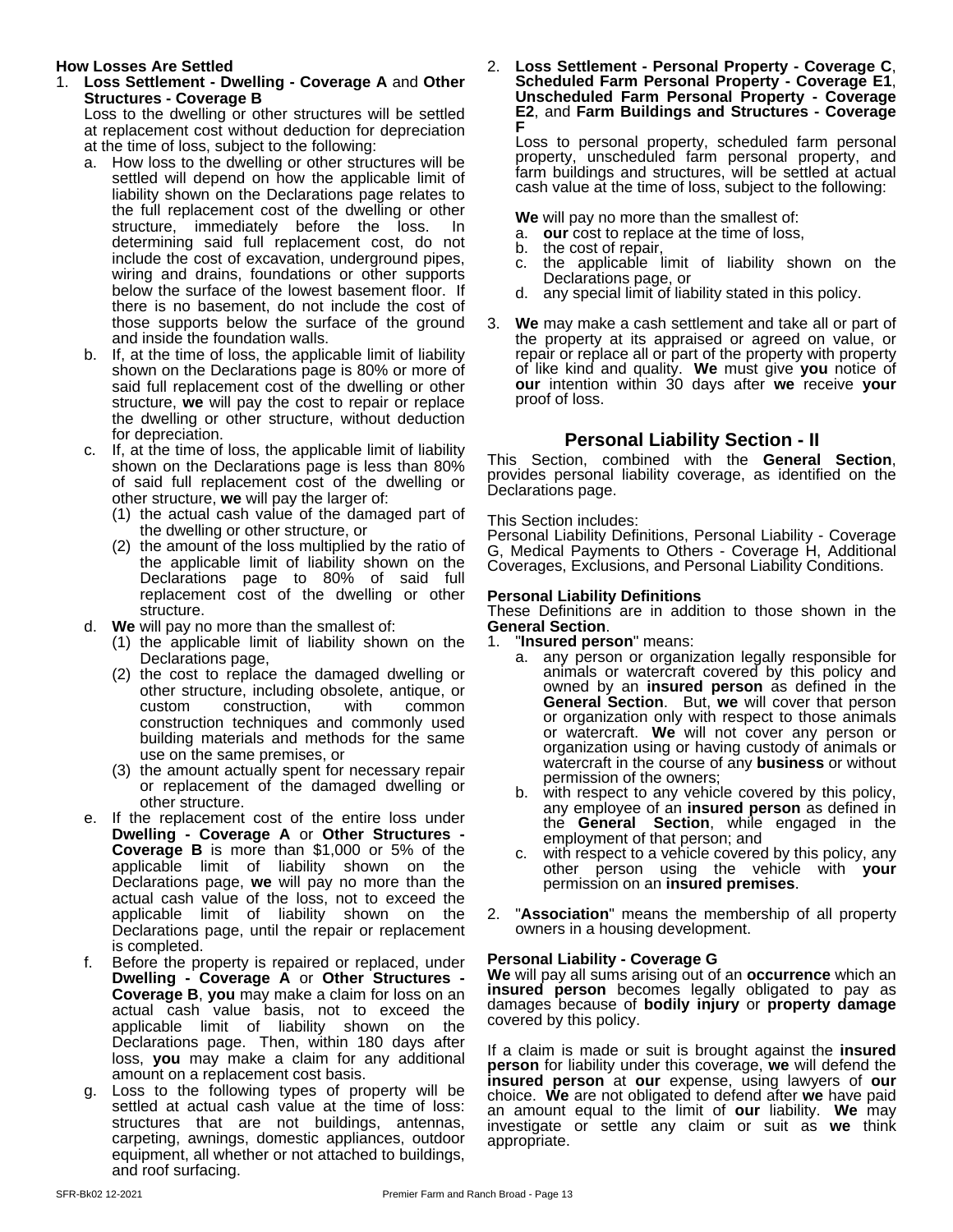#### **Medical Payments To Others - Coverage H**

**We** will pay the reasonable expenses incurred for necessary medical, surgical, x-ray and dental services, prosthetic devices, eyeglasses, hearing aids and pharmaceuticals, and ambulance, hospital, licensed nursing and funeral services. These expenses must be incurred within three years from the date of an accident causing **bodily injury** covered by this policy.

Each person who sustains **bodily injury** is entitled to this protection when that person is:

- 1. on an **insured premises** with the permission of an **insured person**; or
- 2. elsewhere, if the **bodily injury**:
	- a. arises out of a condition in the **insured premises** or the adjoining ways;
	- b. is caused by the activities of an **insured person** or **residence employee** in the course of employment by an **insured person**;
	- c. is caused by an animal owned by or in the care of an **insured person**; or
	- d. is sustained by a **residence employee** arising out of and in the course of employment by an **insured person**.

**We** do not cover injury to:

1. **insured persons**; or

2. any other person, except a **residence employee**, who resides regularly on any part of an **insured premises**.

**We** may pay the injured person or the party that renders the medical services.

Payment under this coverage is not an admission of liability by **us** or an **insured person**.

#### **Additional Coverages**

**We** will pay, in addition to **our** limit of liability:

**1. Damage To Property of Others**

Up to \$500 per **occurrence** for **property damage** to property owned by others caused by an **insured person**. Payment will be on a replacement cost basis. But, **we** will not pay for **property damage**:

- a. caused intentionally by an **insured person** who has attained the age of 13;
- b. to property owned by or rented to any **insured person**, any tenant of an **insured person** or any resident of **your** household;
- c. arising out of:
	- (1) any act or omission in connection with a premises (other than **insured premises**) owned, rented or controlled by an **insured person**;
	- (2) **business** pursuits; or
	- (3) ownership, maintenance or use of a land motor vehicle, **trailer**, farm machinery or equipment, aircraft or watercraft;
- d. to property insured underthe **Property Section** of this policy.

#### **2. The Following Expenses**

- a. All costs **we** incur in the settlement of any claim or defense of any suit.
- b. Interest on the entire amount of damages awarded in any suit **we** defend accruing after judgment is entered and before **we** have paid, offered to pay, or deposited in court that portion of the judgment which is not more than **our** limit of liability.
- c. Premiums on bonds required in any suit **we** defend. But, we will not pay the premium for any portion of a bond amount that is greater than **our** limit of liability. **We** have no obligation to apply for or furnish bonds.
- d. Loss of earnings up to \$50 a day, but not other income, when **we** ask **you** to help **us** investigate or defend any claim or suit.
- e. Any other reasonable expenses incurred at **our** request.

#### **3. First Aid Expenses**

Expenses for immediate medical and surgical treatment for other persons at the time of the accident. **We** will pay only expenses which an **insured person** incurs for treatment of **bodily injury** covered by this policy.

#### **4. Loss Assessment**

**We** will pay up to \$1,000 for **your** share of loss assessment charged againstall property owners during the policy period by a corporation or **association**, when assessment is made as a result of:

- a. A direct physical loss to property owned collectively by all members of the **association**, caused by a **Peril We Insure Against** in the **Property Section** of this policy.
- b. **Bodily injury** or **property damage** to which **Personal Liability** coverage would apply.
- c. Liability for an act of a director, officer or trustee in the capacity as a director, officer or trustee, provided:
	- (1) the director, officer or trustee is elected by the members of a corporation or **association**; and
	- (2) the director, officer or trustee serves without deriving any income from the exercise of duties which are solely on behalf of a corporation or **association**.

This coverage applies only to loss assessments charged against **you** as owner of the **residence premises**. **We** do not cover loss assessments charged against **you** or a corporation or **association** of property owners by any governmental body.

#### **Exclusions**

Under **Personal Liability - Coverage G** and **Medical Payments To Others - Coverage H**, **we** do not cover:

- 1. **bodily injury** or **property damage** arising out of the ownership, maintenance, use, loading, unloading or negligent entrustment of aircraft;
- 2. **bodily injury** or **property damage** arising out of the ownership, maintenance, use, loading, unloading or negligent entrustment of land motor vehicles; The only exceptions to this exclusion "2" are that exclusion "2" does not apply to **bodily injury** or **property damage**, occurring on or off the **insured premises**, and arising out of the ownership, maintenance, use, loading, unloading or negligent entrustment of:
	- a. land motor vehicles that are not subject to motor vehicle registration, when the **bodily injury** or **property damage** occurs on the **insured premises**.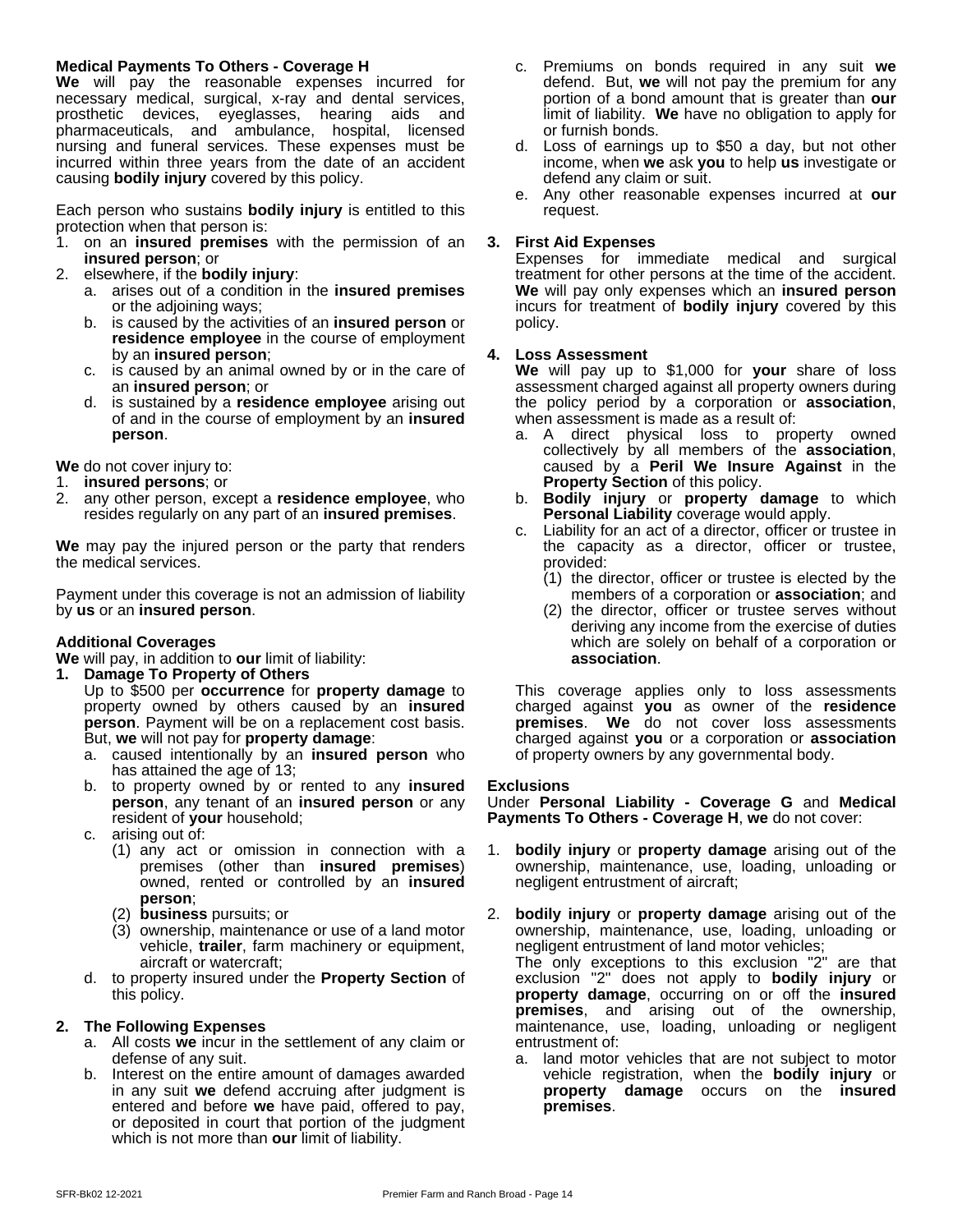However, this exception to exclusion "2" does not apply to, and **we** do notcover, **bodily injury** or **property damage**, occurring on or off the **insured premises**, and arising out of the ownership, maintenance, use, loading, unloading or negligent entrustment of:

- (1) all-terrain vehicles (ATV's),
- (2) utility vehicles (UTV's),
- (3) recreational off-road vehicles, or
- (4) vehicles with less than 4 wheels;
- b. crawler and farm type tractors;
- c. farm implements;
- d. golf carts while used for golfing; or
- e. combines or self-propelled harvesting machines, unless the combine or self-propelled harvesting machine is maintained, used, loaded, unloaded or entrusted, for hire or **custom farming** operations;
- 3. **bodily injury** or **property damage** arising out of the ownership, maintenance, use, loading, unloading or negligent entrustment of the following while being towed by, connected to or carried on a land motor vehicle other than a crawler or farm type tractor:
	- a. **trailers**, including, but not limited to, utility, stock, boat, camper or house **trailers**;
	- b. crawler or farm type tractors; and
	- c. farm implements;
- 4. **bodily injury** or **property damage** arising out of the ownership, maintenance, use, loading, unloading or negligent entrustment of watercraft not located on the **insured premises**:
	- a. owned by an **insured person** if it has inboard or inboard-outdrive motor power;
	- b. rented to an **insured person** if it has inboard or inboard-outdrive motor power of more than 50 horsepower;
	- c. owned by or rented to an **insured person** if it is a sailing vessel 26 feet or more in length; and
	- d. powered by one or more outboard motors with  $\frac{1}{\cosh n}$  or more than 25 total horsepower owned by an  $\frac{1}{2}$  claim of **insured person** at the inception of this policy. But this subdivision d. does not apply if **you** write **us** within 45 days from the acquisition date that **you** want coverage;
- 5. **bodily injury** or **property damage** arising out of the rendering or failing to render professional services;
- 6. **bodily injury** or **property damage** arising out of **business** activities of an **insured person**. But, **we** will cover activities of that person not ordinarily incident to the **business**;
- 7. **bodily injury** or **property damage** arising out of any premises owned, rented or controlled by an **insured person** which is not an **insured premises**;
- 8. **bodily injury** or **property damage** expected or intended by or at the direction of an **insured person**.
- 9. **bodily injury** or **property damage** arising out of an illegal act by or at the direction of an **insured person**;
- 10. **bodily injury** or **property damage** arising out of war (declared or undeclared), civil war, insurrection, rebellion or revolution;
- 11. **bodily injury** or **property damage** which arises out of the transmission of a communicable disease by an **insured person**;
- 12. **bodily injury** or **property damage** arising out of the discharge, dispersal, release or escape of smoke, vapors, soot, fumes, acids, alkalis, toxic chemicals, liquids or gases, waste materials or other irritants, contaminants, or pollutants into or upon land, the atmosphere or any water course or body of water.

But, this exclusion does not apply to **bodily injury** resulting from the accidental above ground contact with herbicides, pesticides, fungicides and fertilizers caused by the application of the same to an **insured premises** which results in medical treatment within one year (365 days) of said application;

13. **bodily injury**, **property damage**, or medical expenses arising out of or resulting from any actual, alleged or sexual molestation, act, abuse, harassment, including any failure to supervise or negligent supervision of any person.

**We** have no duty to defend or settle any sexual molestation claim or suit against an **insured person** or any employee of an **insured person**, or any other person;

- 14. claims or suits, and any included defense costs, seeking damages against any **insured person** for personal injury. Personal injury means any injury resulting from:
	- a. false arrest, imprisonment, malicious prosecution and detention;
	- b. wrongful eviction, wrongful entry, invasion of rights of privacy; or
	- c. libel, slander, defamation of character.

**We** have no duty to defend or settle any personal injury claim or suit against an **insured person** or any employee of an **insured person**, or any other person;

- 15. **bodily injury** to a **farm employee** arising out of and in the course of employment by an **insured person**;
- 16. **bodily injury** or **property damage** arising out of the ownership, maintenance, or use of a dwelling owned but not occupied by an **insured person**, unless described on the Declarations Page;
- 17. **bodily injury** or **property damage** which, in whole or in part, arises out of, is aggravated by or results from **fungus**, wet rot or dry rot;
- 18. liability imposed upon any **insured person** by any governmental authority for any loss which, in whole or in part, arises out of, is aggravated by or results from **fungus**, wet rot or dry rot;
- 19. **bodily injury** or **property damage** arising out of **custom farming** operations, unless a premium is specified and charged on the Declarations Page. **We** will pay no more than the limit of liability shown on the Declarations page for the specified number of **days** of **custom farming** coverage; or
- 20. **bodily injury** or **property damage** arising out of the inhalation, ingestion, absorption or consumption of, contact with, exposure to, existence of, or presence of **cannabis**.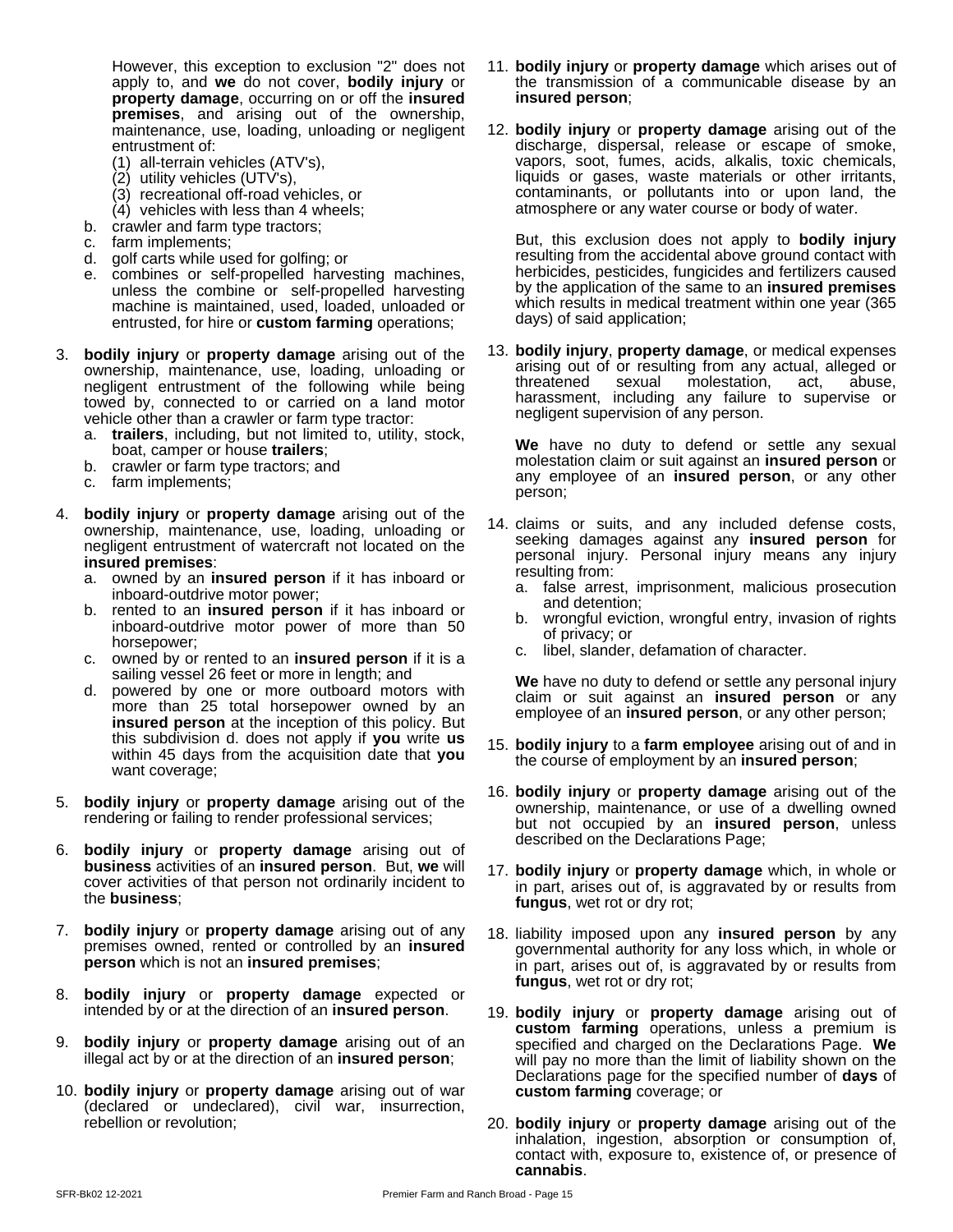Under **Personal Liability - Coverage G**, **we** do not cover:

- 1. liability assumed under any unwritten contract or agreement, or under a contract or agreement in connection with any **business** of an **insured person**;
- 2. **property damage** to property owned by an **insured person** or an employee of an **insured person**;
- 3. **property damage** to property occupied or used by an **insured person** or rented to or in the care of an **insured person**. But, **we** will cover **property damage** to such property caused by fire, smoke or explosion, provided the **insured person** is held legally obligated to pay the damage;
- 4. **bodily injury** to a person if an **insured person** has or is required to have a policy providing workers' compensation, non-occupational disability or occupational disease benefits covering the **bodily injury**;
- 5. **bodily injury** for which any Workers' Compensation Court orders an **insured person** to pay any sum or other benefit awarded.

If a claim is made or suit brought in Workers' Compensation Court against an **insured person** who does not have and is not required to have a policy providing Workers' Compensation benefits covering the **bodily injury**, **we** will defend the **insured person** against the claim brought in Workers' Compensation Court, at **our** expense, using lawyers of **our** choice;

- 6. **bodily injury** or **property damage** when an **insured person** is covered under a nuclear energy liability policy. This exclusion applies even if the limits of liability of that policy have been exhausted;
- 7. **bodily injury** or **property damage** awards against an **insured person** in the form of exemplary or punitive damages;
- 8. **bodily injury** to:
	- a. **you**;
	- b. **your** relatives residing in **your** household; or
	- any other person under the age of 21 residing in **your** household who is in **your** care or the care of a resident relative;
- 9. **property damage** to and loss of use of:
	- a. goods or products (including containers), grown, raised, manufactured, sold, handled or distributed by an **insured person** when the **property damage** arises out of such products;
	- b. property caused by work performed by or for an **insured person** when the **property damage** arises out of such work;
	- c. property due to an **insured person's** delay or lack of performance under any agreement or contract; or
	- d. property due to the failure of an **insured person's** work, goods or products to meet the level of quality warranted or represented by the **insured person**; or
- 10. **bodily injury** or **property damage** resulting from a substance released or discharged from aircraft.

Under **Medical Payments To Others - Coverage H**, **we** do not cover:

- 1. **bodily injury** to a person who is entitled to benefits which are provided or required to be provided under any workers' compensation, non-occupational disability or occupational disease law;
- 2. **bodily injury** from any nuclear reaction, radiation or radioactive contamination or any consequence of any of these;
- 3. **bodily injury** to any person while on the **insured premises** because a **business** is conducted or professional services are rendered on the **insured premises**;
- 4. **bodily injury** sustained by an independent contractor or such contractor's employees; or
- 5. **bodily injury** to any person, if such person is regularly residing on an **insured premises**.

## **Farm Liability Section - III**

#### **Farm Employers' Liability - Coverage J**

**We** will pay all sums arising out of an **occurrence** which an **insured person** becomes legally obligated to pay as compensatory damages to a **farm employee**, while in the course of his or her employment, because of **bodily injury** arising out of the ownership, maintenance or use (including necessary or incidental operations) of the **insured premises**. **We** will not pay any sums which **you** may become legally obligated to pay as exemplary or punitive damages.

Under **Farm Employers' Liability – Coverage J**, **we** will pay no more than the limit of liability shown on the Declarations page for the number of **days** of **regular hired labor** or **custom hired labor** coverage.

If a claim is made or suit is brought against an **insured person** for liability under this coverage, **we** will defend the **insured person** at **our** expense, using lawyers of **our** choice. We are not obligated to defend after we have paid an amount equal to the limit of **our** liability. **We** may investigate or settle any claim or suit as **we** think appropriate.

#### **Farm Employees' Medical Payments - Coverage K**

**We** will pay to or foreach **farm employee**, all reasonable medical expenses incurred because of **bodily injury** caused by an accident and arising out of the ownership, maintenance or use (including necessary or incidental operations) of **insured premises**, providing such **bodily injury** was incurred in the course of his or her employment by an **insured person**. These expenses must have been incurred within one year from the date of accident, and **we** will pay no more than the limit shown on the Declarations Page.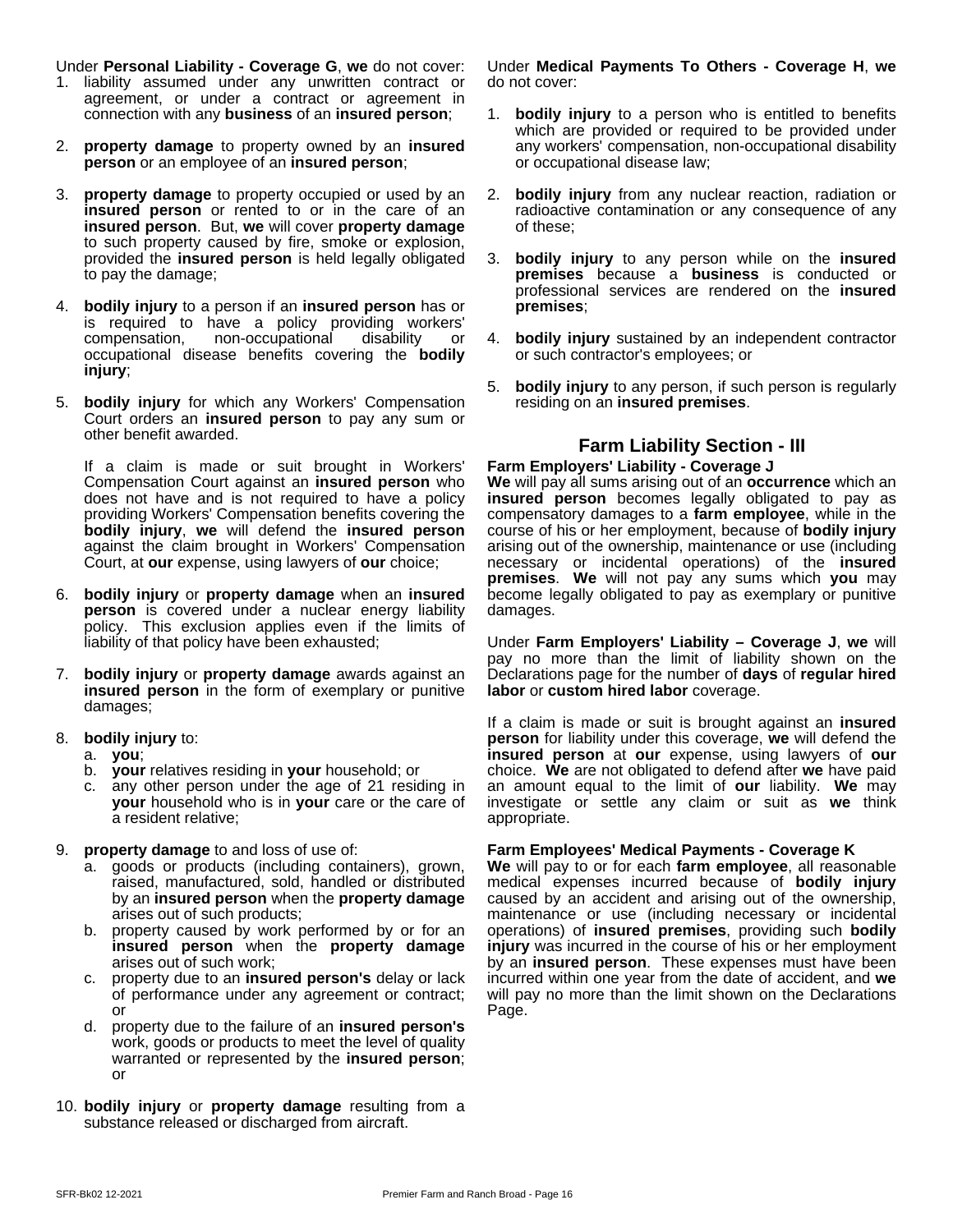#### **Medical Payments (Named Insured and Family) - Coverage M**

**We** will pay the reasonable expense of necessary medical, surgical, ambulance, hospital, professional nursing and funeral services all incurred within one year from the date of accident, up to the limit of liability, to or for such person named on the Declarations Page, who sustains **bodily injury** caused by accident, while on **insured premises** or while elsewhere, if accident arises out of the **insured premises**, or a condition in the ways immediately adjoining, or out of the operations, maintenance, repair or use of teams, tractors, combines, or self-propelled 4. bodily in harvesting machines, farm implements, or animals, in arising connection with the operations of such **insured premises** and including **custom farming** operations.

The payment of this medical expense applies only to that amount in excess of \$50 per accident for each **insured person**.

#### **Animal Collision - Coverage N**

We will pay for loss by death of any cattle, horse or hybrid 6. thereof, hog, sheep, or goat, owned by an **insured person** caused by collision between such animal and a vehicle not owned or operated by an **insured person** or any employee thereof. This coverage applies only while such animal is on a public road and is not being transported.

The insurance afforded shall be limited to the market value at the time of loss not exceeding the maximum amount shown on the Declarations page per animal.

The coverage afforded shall apply only during the policy period.

#### **Exclusions**

Under **Farm Employers' Liability - Coverage J**, and **Farm Employees' Medical Payments - Coverage K**, **we** do not cover:

- 1. **bodily injury** sustained by any **farm employee** and arising out of the ownership, maintenance, use, loading, unloading or negligent entrustment of aircraft;
- 2. **bodily injury** sustained by any **farm employee** and arising out of the ownership, maintenance, use, loading, unloading or negligent entrustment of land motor vehicles.

The only exceptions to this exclusion "2" are that exclusion "2" does not apply to **bodily injury** occurring on or off the **insured premises**, and arising out of the ownership, maintenance, use, loading, unloading or negligent entrustment of:

- a. land motor vehicles that are not subject to motor vehicle registration, when the **bodily injury** occurs on the **insured premises**. However, this exception to exclusion "2" does not apply to, and **we** do not cover, **bodily injury** occurring on or off the **insured premises**, and arising out of the ownership, maintenance, use, loading, unloading or negligent entrustment of: (1) all-terrain vehicles (ATV's),
	-
	- (2) utility vehicles (UTV's),
	- (3) recreational off-road vehicles, or
	- (4) vehicles with less than 4 wheels;
- b. crawler and farm type tractors;
- c. farm implements; or
- combines or self-propelled harvesting machines, unless the combine or self-propelled harvesting machine is maintained, used, loaded, unloaded or entrusted, for hire or **custom farming** operations;
- 3. **bodily injury** sustained by any **farm employee** and arising out of the ownership, maintenance, use, loading, unloading or negligent entrustment of the following while being towed by, connected to or carried on a land motor vehicle other than a crawler or farm type tractor:
	- a. **trailers**, including, but not limited to, utility, stock, boat, camper or house **trailers**;
	- b. crawler or farm type tractors; and
	- c. farm implements;
- 4. **bodily injury** sustained by any **farm employee** and arising out of the ownership, maintenance, use, loading, unloading or negligent entrustment of watercraft;
- 5. **bodily injury** to any **farm employee** who is entitled to benefits which are provided or required to be provided under any workers' compensation, non-occupational disability or occupational disease law;
- **bodily injury** for which any Workers' Compensation Court orders an **insured person** to pay any sum or other benefit awarded.

If a claim is made or suit brought in Workers' Compensation Court against an **insured person** who does not have and is not required to have a policy providing Workers' Compensation benefits covering the **bodily injury**, **we** will defend the **insured person** against the claim brought in Workers' Compensation Court, at **our** expense, using lawyers of **our** choice;

#### 7. **bodily injury**

- a. suffered by an employee who is not engaged in the actual performance of his or her duties, as an employee; or
- b. suffered by the **insured person's** spouse, son, daughter, or other relative, or a tenant and immediate members of tenant's family while residing on the **insured premises**, unless he or she is a **farm employee** and is listed on the **insured person's** payroll records on the date of injury; or
- 8. **bodily injury** sustained by any **farm employee** arising out of the inhalation, ingestion, absorption or consumption of, contact with, exposure to, existence of, or presence of **cannabis**.

Under **Farm Employers' Liability - Coverage J**, **we** do not cover:

- 1. liability assumed by the **insured person** under any contract or agreement;
- 2. sickness or disease of any **farm employee** unless, prior to thirty-six months after the end of the policy period, written claim is made or suit is brought against the **insured person** for damages because of sickness or disease or death resulting there from; or
- 3. **bodily injury** or **property damage** with respect to which any **insured person** under this policy is also an **insured person** under a nuclear energy liability policy issued by the Nuclear Energy Liability Insurance<br>Association, Mutual Atomic Energy Liability Association, Mutual Atomic Energy Liability Underwriter, or Nuclear Insurance Association of Canada, or would be an **insured person** under any such policy but for its termination upon exhaustion of its limit of liability.